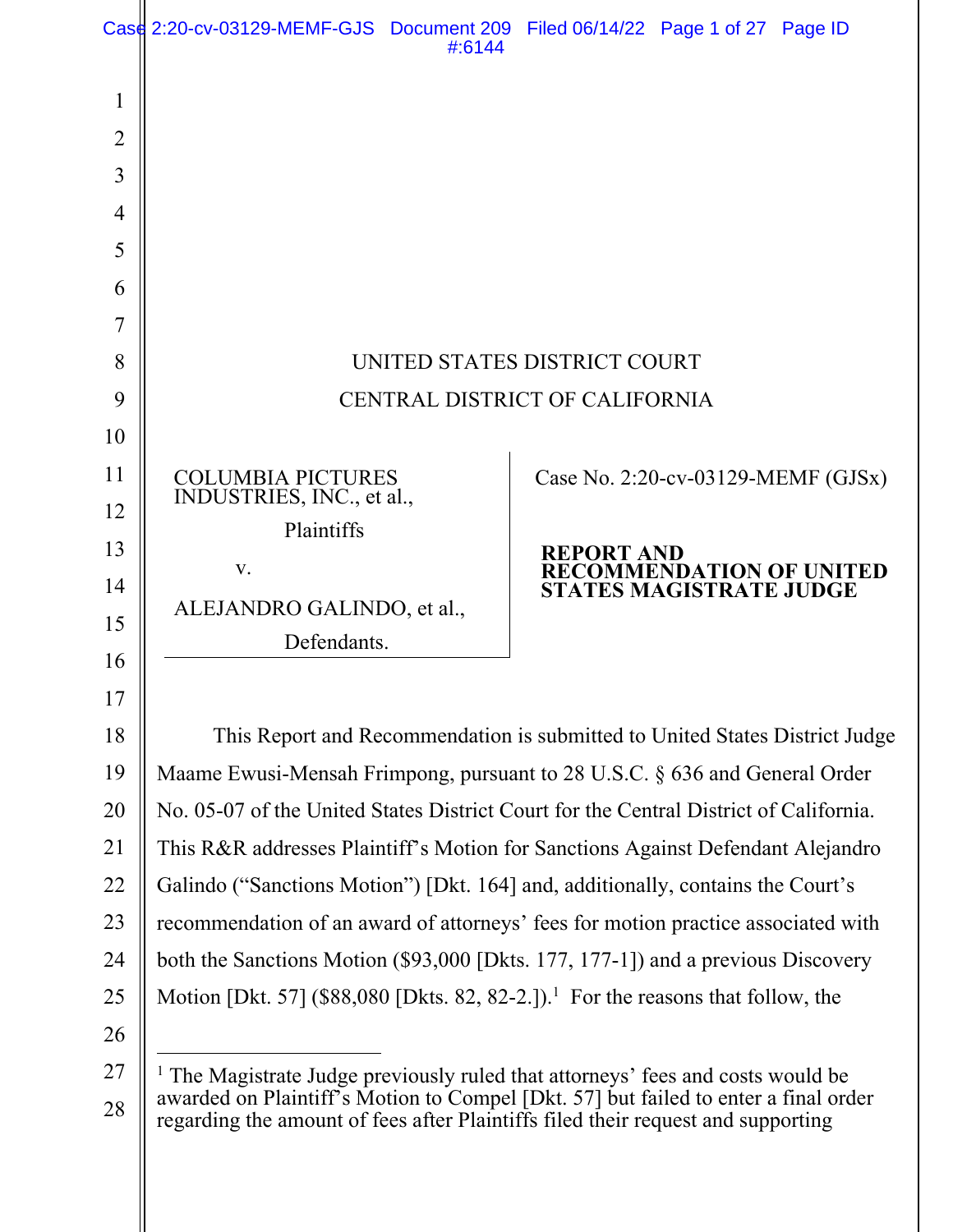## Case 2:20-cv-03129-MEMF-GJS Document 209 Filed 06/14/22 Page 2 of 27 Page ID #:6145

1 2 3 4 5 Court recommends that the District Judge (1) find that defendant Alejandro Galindo<sup>2</sup> willfully violated Court orders, and refused and failed to cooperate in discovery, and (2) issue terminating sanctions against Defendant. Further, (3) the Court recommends that defendant Alejandro Galindo be ordered to pay a total of \$181,080 in attorneys' fees and costs to Plaintiffs.

## **INTRODUCTION**

8 9 10 11 12 13 14 15 16 17 18 19 20 21 In this action, Plaintiffs are suing seven named Defendants for copyright infringement based on their ownership, operation, and marketing of an infringing Internet Protocol television ("IPTV") service called Nitro TV. Second Amended Complaint ("SAC") [Dkt. 113] ¶ 1. According to the SAC, until enjoined by the Court (United States District Judge Stephen V. Wilson), Defendants offered Nitro TV subscription packages consisting of thousands of live and title-curated television channels available twenty-four hours a day, seven days a week, throughout the United States and abroad. *Id.* Plaintiffs allege that the channels available on Nitro TV include many popular television programs and motion pictures such as *The Office*, *Spider-Man: Homecoming*, *Toy Story 3*, *Star Trek Beyond*, *Homecoming*, and *Joker*, including works whose copyrights Plaintiffs own or exclusively control. *Id.* Plaintiffs further allege that, during the several years Defendants operated Nitro TV, they infringed, at a minimum, the 1897 copyrighted works identified by title and copyright registration number in Exhibit A of their SAC.

22

6

- 23
- 25

<sup>26</sup> 

<sup>24</sup>  declaration. Rather than entering attorneys' fees and sanctions orders piecemeal, the Magistrate Judge includes herein the fees award from the earlier motion practice along with her recommendation for terminating sanctions and the additional fees award.

<sup>27</sup>  28  $2$  As detailed below, only Alejandro Galindo was named as a defendant in the original complaint. Relatives of Alejandro Galindo with the same last name are named in the Second Amended Complaint. The Court will use full names or otherwise distinguish the family members from Galindo as necessary in this R&R.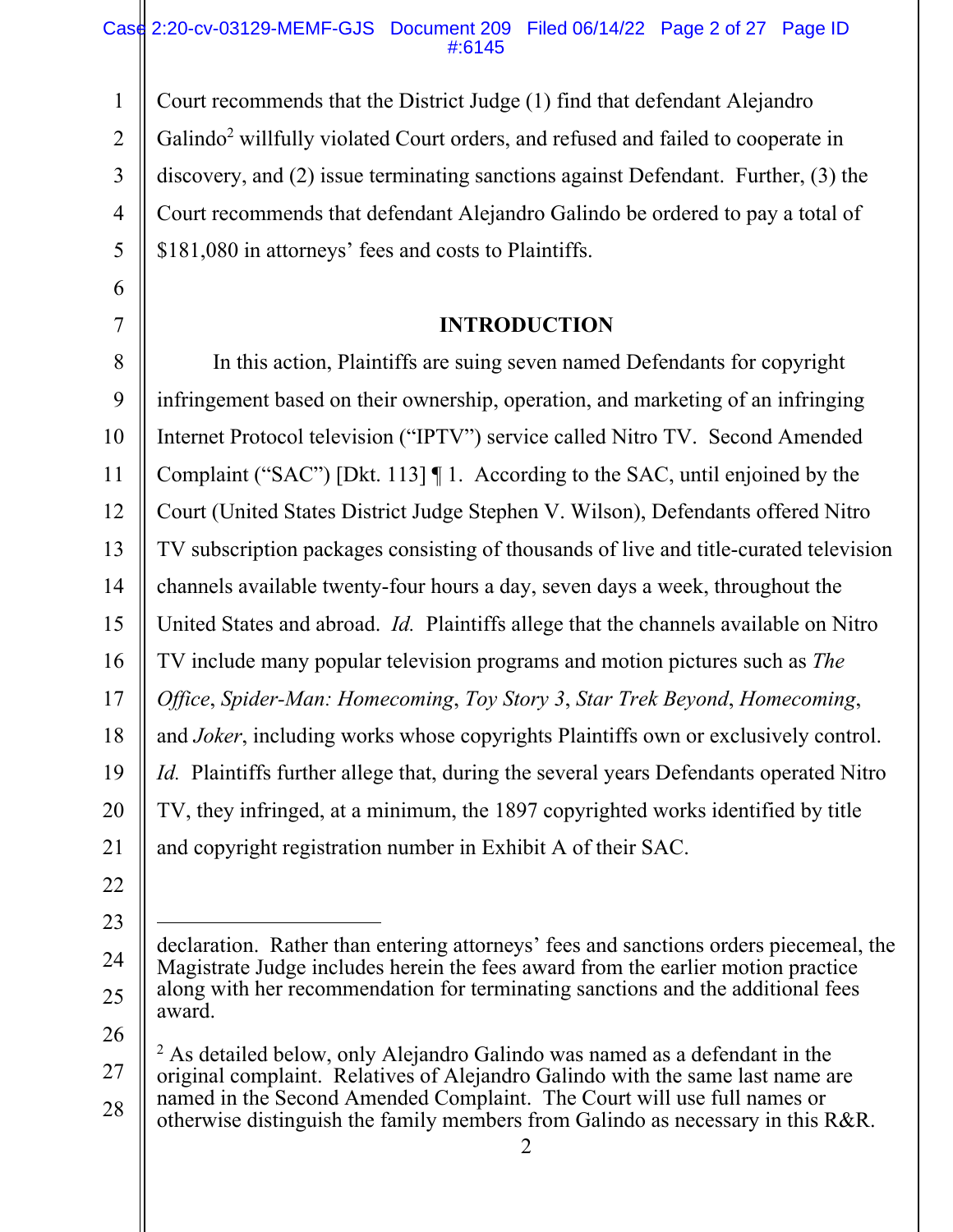#### Case 2:20-cv-03129-MEMF-GJS Document 209 Filed 06/14/22 Page 3 of 27 Page ID #:6146

1 2 3 4 5 6 7 8 9 10 Plaintiffs allege that Defendants' infringement was willful, as Defendants actively selected the programming that they sold and streamed illegally to subscribers on Nitro TV Platforms, notified Nitro TV subscribers when channels containing Plaintiffs' Copyrighted Works had been added, asked subscribers for feedback regarding what television programs they would like Defendants to add to Nitro TV's channel lineup, and apparently added television shows in response to subscribers' feedback. *Id.* ¶ 3. Further, Defendants continued to operate and promote Nitro TV after receiving notices that they were infringing Plaintiffs' copyrights. *Id.* And, according to the SAC, Defendants attempted to hide their tracks and operate anonymously. *Id.* ¶ 4.

 Plaintiffs filed their original complaint in April 2020. At that time, Defendant Alejandro Galindo ("Defendant") was the only named defendant. Plaintiffs immediately sought and were granted a preliminary injunction to stop Defendant's infringement, including his ongoing operation of Nitro TV. [Dkts. 12, 34.]

11

12

13

14

15 16 17 18 19 20 21 22 23 As detailed further below, Defendant refused to cooperate in discovery and did not produce any documents. Nevertheless, after obtaining records through thirdparty subpoenas and securing leave to amend based on those records, Plaintiffs filed the operative SAC on March 23, 2021, which added additional defendants and copyrighted works they allege were infringed. [Dkt. 113.] Among the newly added defendants are Anna Galindo, Martha Galindo, and Osvaldo Galindo. *Id.*  Defendant filed his answer to the SAC on April 13, 2021, in which he asserted several affirmative defenses, including that his infringement was innocent. [Dkt. 126.]

24 25 26 27 28 On August 19, 2020, Plaintiffs filed their first motion for discovery ("Discovery Motion"). [Dkt. 57.] After full briefing, the Court granted that motion at a hearing in October 2020 [Dkts. 88 (transcript ("Tr.)) and 139]. The details of the Court's ruling are included where necessary in the factual findings below.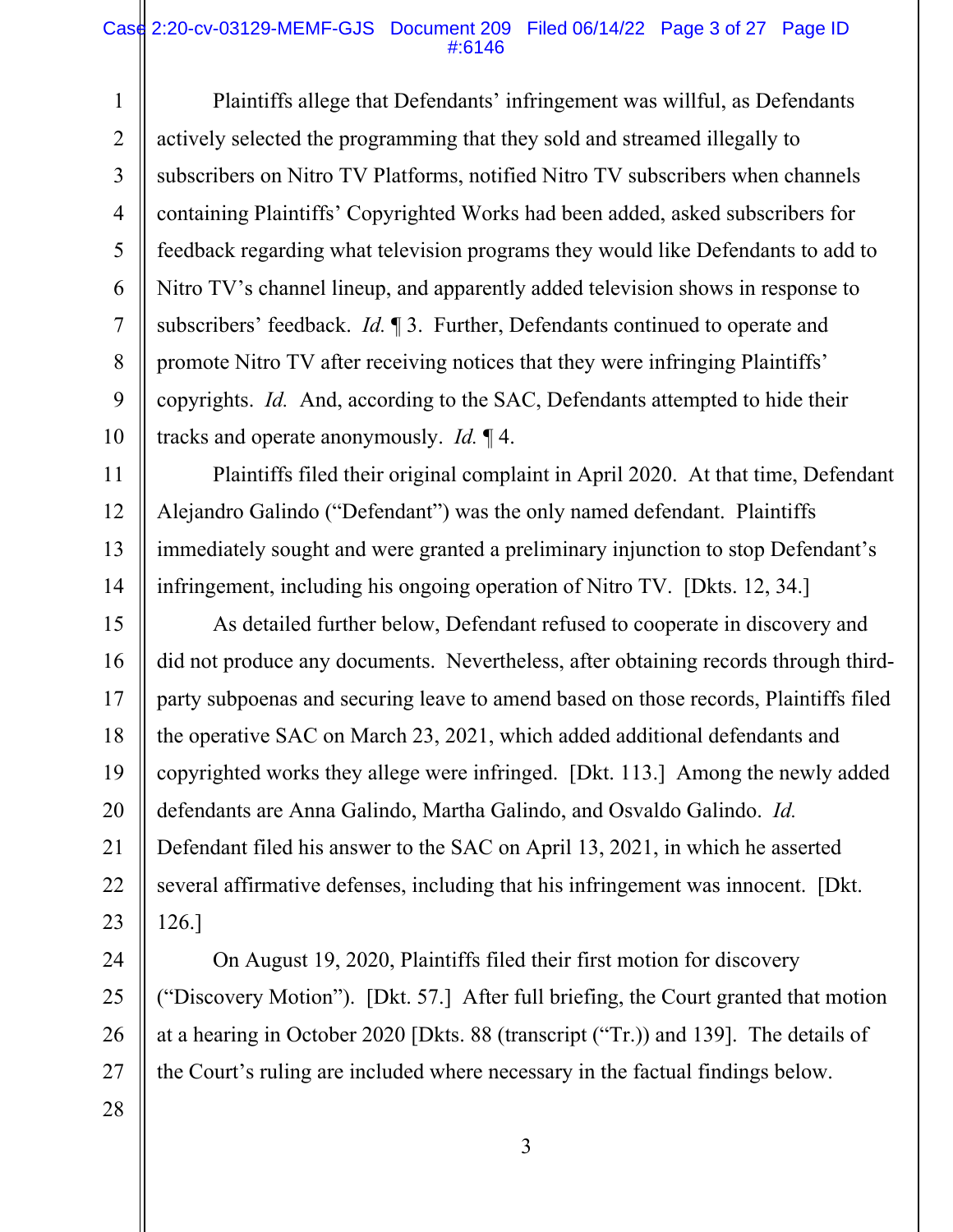1 2 3 On June 4, 2021, Plaintiffs filed the Sanctions Motion that is the primary subject of the instant R&R. Plaintiffs requested terminating sanctions, or, in the alternative, a host of preclusionary sanctions that would essentially amount to terminating sanctions in the case of Defendant. [Dkt. 164.] The Sanctions Motion was heard by the Court on July 7, 2021, and Plaintiffs filed subsequent documents as ordered by the Court.

## **FINDINGS OF FACT**

## **I. Defendant's Destruction of Evidence and False Discovery Responses Under Oath.**

1. Defendant registered the domain name NitroIPTV.com in December 2016. [Dkt. 58-6 at 2; *see also* Dkt. 58-1 at 6.] Defendant used several domain names and email addresses. For example, when registering the domain name NitroIPTV.com, Defendant used the email address forenzi@gmail.com. [Dkt. 58-6 at 2.] Defendant also created the Google email address NitroIPTV@gmail.com on December 1, 2016. [Dkt. 164-8 at 2.] And Defendant created the Official Nitro TV Facebook Group in 2017, which promoted NitroIPTV.com. [Dkts. 58-2 at 5] (admitting creation of Facebook group); 13  $\P$  6–10; 13-1 at 2 (Facebook group page).]

2. On April 3, 2020, Defendant was personally served with Plaintiffs' initial complaint and motion for a preliminary injunction seeking to stop Defendant's ongoing operation of Nitro TV. [Dkt. 23.] On April 7, 2020, Defendant's counsel filed a notice of appearance in this case. [Dkt. 20.]

3. On April 12, 2020, after being put on notice of the claims asserted against him arising from his operation of Nitro TV, Defendant deleted his primary NitroIPTV@gmail.com email account. [Dkt. 164-8 at 2.]

4. While as a legal matter, Defendant was on notice through personal service and because he was represented by counsel that he was required to retain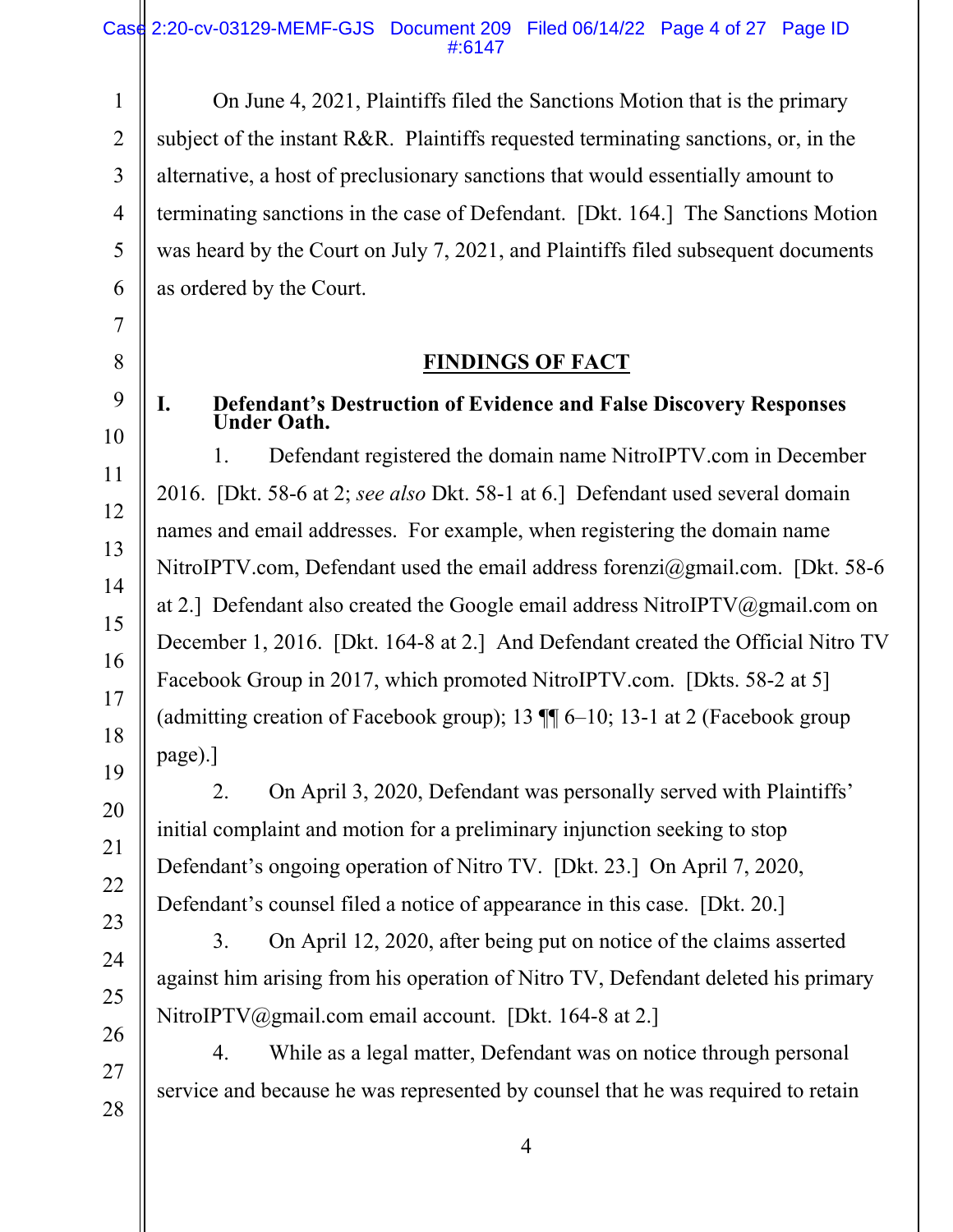#### Case 2:20-cv-03129-MEMF-GJS Document 209 Filed 06/14/22 Page 5 of 27 Page ID #:6148

1 2 3 4 5 6 relevant evidence, he was specifically advised by his counsel, Mr. Vondran, that he had to preserve evidence. Mr. Vondran declared on both September 21, 2020 and June 10, 2021 that Galindo had previously been advised of his duty to preserve and not to spoil evidence in this case. Defendant's counsel was, in the Court's view, intentionally vague in both declaration about when he advised Defendant of his duty to preserve evidence.

7 8 9 10 11 12 5. Defendant also purged a large quantity of e-mails from his email account forenzi $@g$ mail.com, which was also used in connection with Nitro TV's operations. Over 1,500 of 6,800 emails were deleted. [Dkts. 58 ¶¶ 27–33; 58-2 at 7; 58-6; 58-8; 58-15; 58-16; 59 ¶¶ 7–9.] Defendant used this email account to communicate with co-Defendant Richard Horsten and in setting up accounts with providers of services used by IPTV services like Nitro TV. *Id.*

13 14 15 16 17 18 6. Deletion of some forenzi $\omega$ gmail.com emails occurred after Defendant was on notice of the claims asserted against him in this action. This fact is established by the dates of the emails Defendant deleted. Specifically, Defendant received emails after April 3, 2020 that he later deleted. Such e-mails could only have been deleted after Defendant was served with the complaint. [*See, e.g.*, Dkts. 164-1 ¶ 11; Dkt. 164-15 at 2–7.]

19 20 21 22 23 24 25 7. Although it has not been possible for Plaintiffs to definitely determine when the deletion of forenzi@gmail.com emails dated prior to April 3, 2020 occurred, the information produced pursuant to subpoena by third-party Google strongly suggests they were deleted *after* Defendant was on notice of this litigation. [Dkts. 57 at 17–18; 58 ¶¶ 27–32; 58-15; 58-16.] When Plaintiffs inquired of Defendant whether he deleted emails from this account after April 3, 2020, he refused to answer and invoked the Fifth Amendment. [Dkt. 175 at 5 (108:4–15).]

26 27 28 8. The Court finds that emails in Defendant's forenzi $\omega$ gmail.com account that were deleted when Defendant was on notice of the ligation would have been relevant to this litigation. For example, these emails included communications with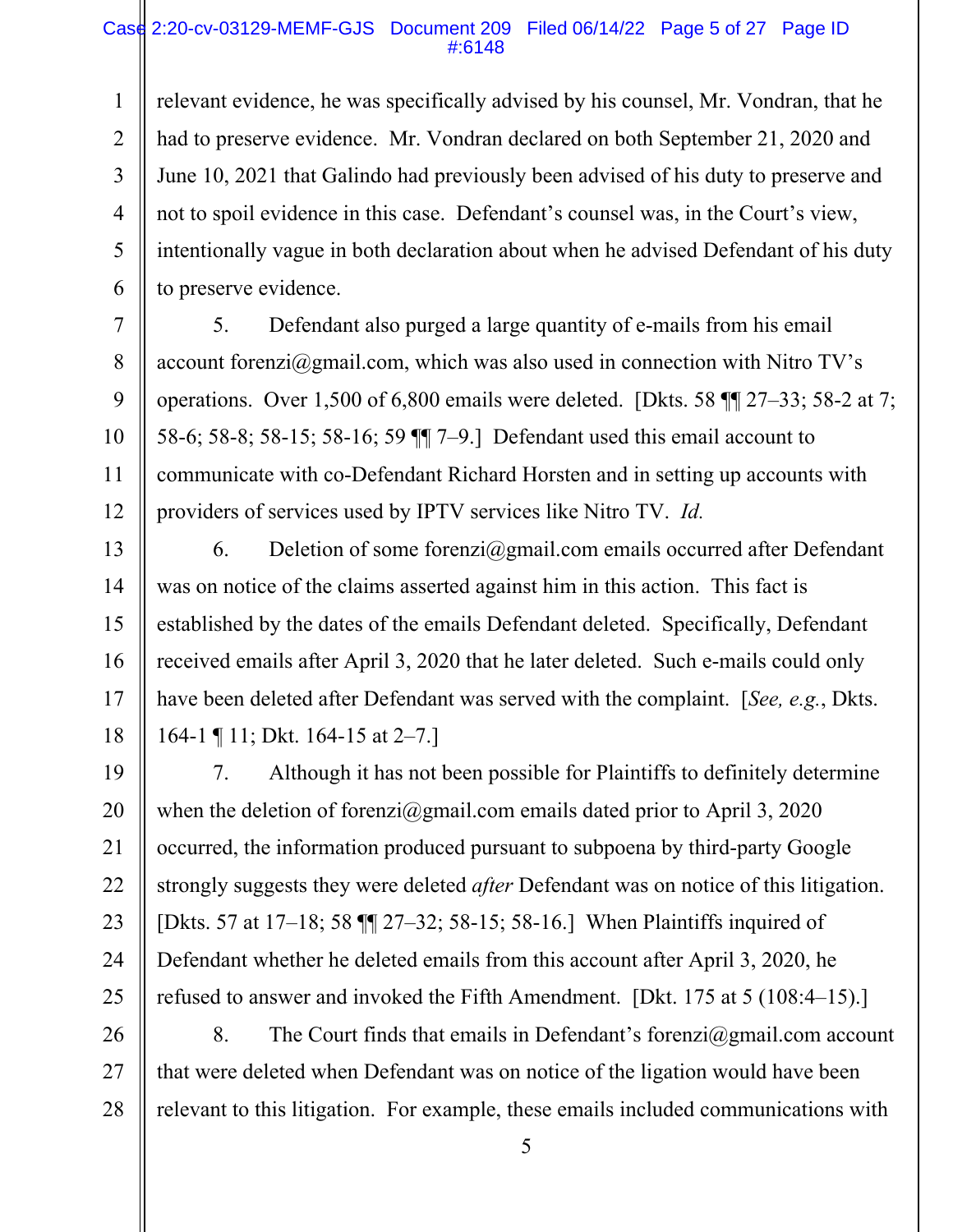#### Case 2:20-cv-03129-MEMF-GJS Document 209 Filed 06/14/22 Page 6 of 27 Page ID #:6149

1 2 3 4 5 6 7 8 9 10 iPage, a company affiliated with Domain.com, which registered and held Defendant's domain name tied to his brand, NitroIPTV.com. Also included are emails with FDCServers, a company offering high volume, large scale web hosting services that would be used to provide IPTV services to subscribers. FDCServers produced records reflecting that it provided a dedicated server to an account for "tekkhosting" using Defendant's forenzi@gmail.com email address during this time. And further included are emails dated between April 2020 and June 2020 with WHMCS, whose services have been used for managing billing and other aspects of IPTV services like Nitro TV. [Dkts. 58 ¶¶ 10, 27–36; 58-6 at 2; 58-15 at 2–18; 58- 16 at 2–3; 59 ¶¶ 10, 14, 16–19; 164-1 ¶ 11; 164-15 at 2–7.]

11 12 13 14 15 16 17 18 19 9. For example, screenshots and other evidence detailed throughout Plaintiffs' complaint [Dkt. 1] show the critical nature of Plaintiff's e-mails and the "tekkhosting" service related to NitroTV. Generally, Plaintiff was communicating with these services, and through these services with subscribers, to offer specific copyrighted titles, bill customers (relevant to damages), and to manage other aspects of the NitroTV service. While some of the information Plaintiffs need to demonstrate the extent of the harm they suffered has been made available by third parties, gaps in the data – and certainly e-mails between Galindo and others who assisted in creating and operating the NitroTV service – have been lost.

20 21 22 23 10. When Plaintiffs deposed Defendant about his use and deletion of a number of relevant email accounts, he repeatedly refused to answer and asserted the Fifth Amendment. [Dkts. 164-1 ¶ 12; 164-2; 175 at 5–10. *See also* Dkt. 164-1 ¶ 12, Dkt. 164-2 at 142:14–17.]

24 25 26 27 28 11. On May 29, 2020, Plaintiffs served their first set of interrogatories and requests for production of documents (RFPs), which requested that Defendant identify other individuals involved in Nitro TV and the individuals he believes are responsible for running Nitro TV, as well as certain communications, among other things. [Dkt. 58 ¶ 18.]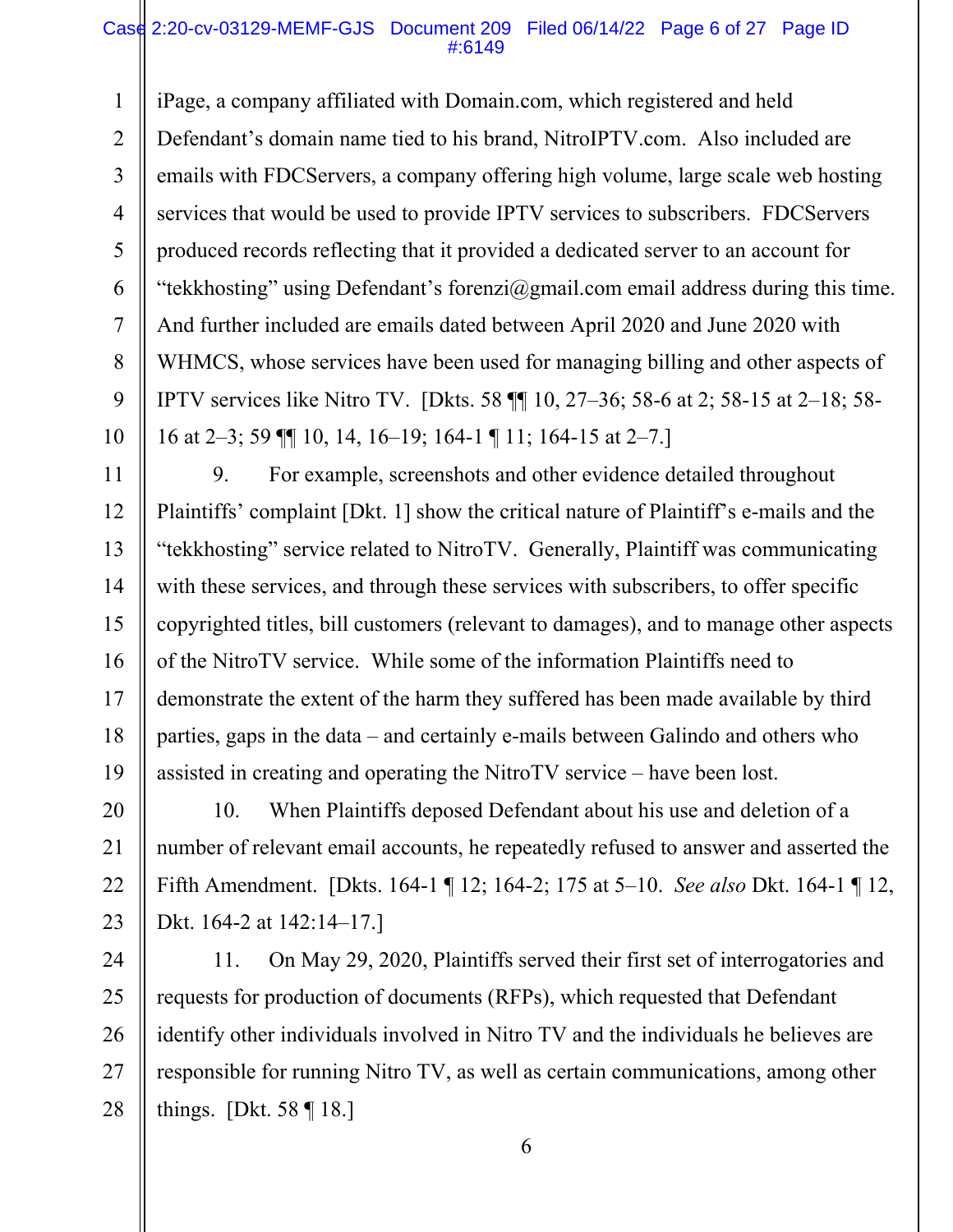### Case 2:20-cv-03129-MEMF-GJS Document 209 Filed 06/14/22 Page 7 of 27 Page ID #:6150

1 2 3 4 5 6 7 12. Less than a month later, on June 26, 2020, the Google email account rokutvjunkie@gmail.com, which was used by Defendant, was deleted. [Dkts. 164-1  $\P$  10; 164-9 at 2; 164-10 at 2.] That same day, the Google email account nitrovisionplus@gmail.com, which was created by Osvaldo Galindo, was deleted. [Dkts. 164-1 ¶ 10; 164-11 at 2–3; 164-12 at 2.] And then two days later, on June 28, 2020, the Google email account tekkhosting@gmail.com, which was created by Anna Galindo, was deleted. [Dkt. 164-1 ¶ 10; 164-13 at 2; 164-14 at 2.]

8 9 10 11 13. As described in Plaintiffs' motion for preliminary injunction filed with their initial complaint, Plaintiffs' pre-filing investigation revealed that Tekkhosting.com was one of the key domain names used in the operation of Nitro TV. [Dkt. 14 ¶ 17.]

12 13 14 15 16 17 14. On June 27, 2020, Defendant served verified responses to Plaintiffs' first set of RFPs and Plaintiffs' first set of interrogatories. [Dkts. 58 ¶ 2; 58-1; 58- 3.] In the responses, Defendant failed to provide the real names or roles of any individuals involved in Nitro TV. Instead, he provided the aliases of two individuals with whom he communicated through the Telegram application  $(+240)$ and AD2020). [Dkts. 58 ¶ 2; 58-1 at 5–7, 9.]

18 19 20 21 15. In his verified responses to Plaintiffs' first set of RFPs, Defendant claimed that "there are no responsive documents as anything involved with NitroIPTV.com (sic) was done through 'telegram' (sic) and that application has deleted per settings." [Dkts. 58 ¶ 2; 58-3 at 7, 8, 10.]

22 23 24 25 26 27 28 16. Defendant's assertion that he had and has no responsive documents, which was made under oath, is demonstrably untrue, as there are—or were prior to being destroyed during the pendency of this case—responsive documents from email accounts, accounts with streaming server providers, accounts with domain name providers, and records of Nitro TV transactions through PayPal, Stripe, and a number of bank accounts used in the operation of Nitro IPTV. [Dkts. 58-6; 58-12; 58-15; 58-18; 164-7–164-21.]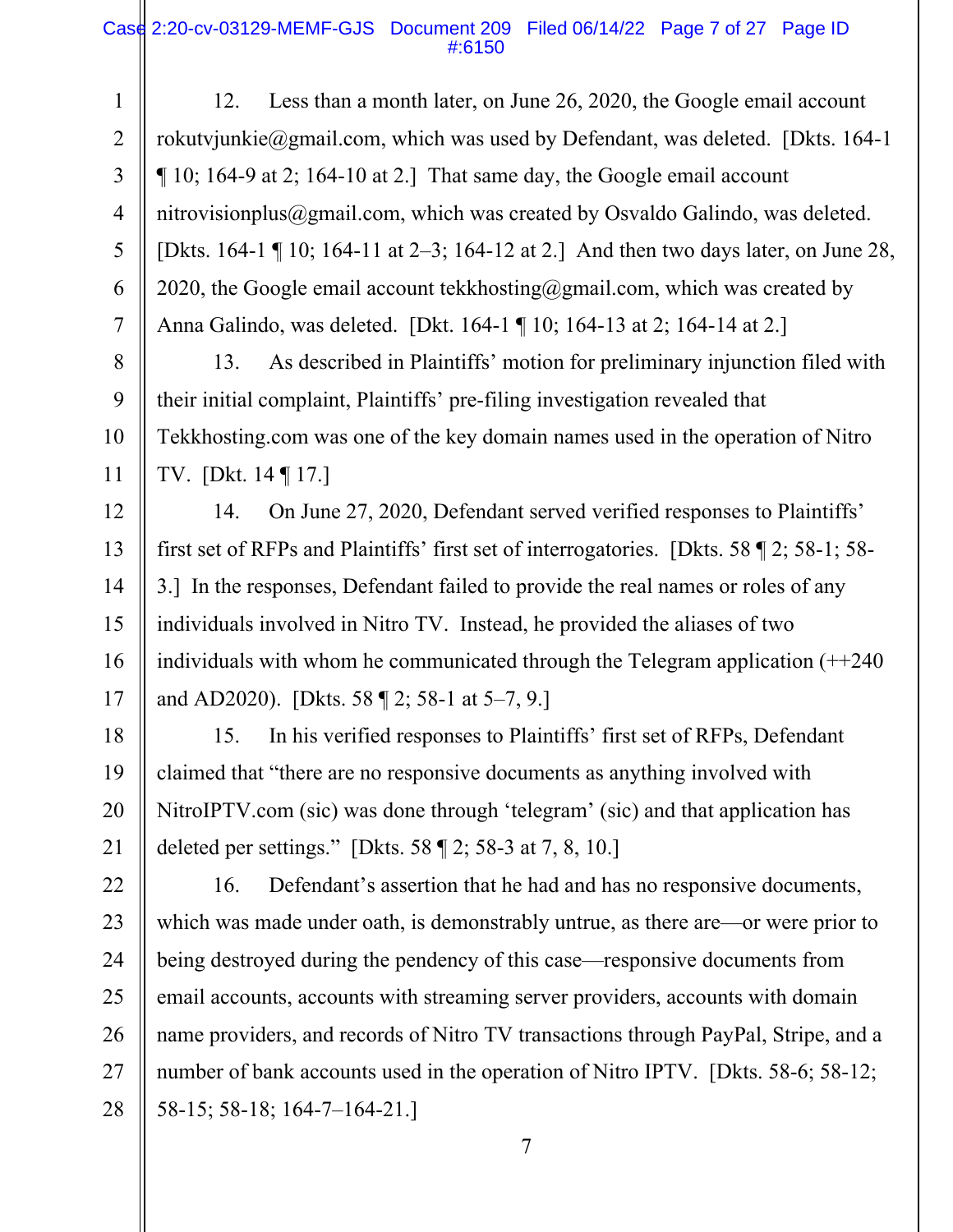## Case 2:20-cv-03129-MEMF-GJS Document 209 Filed 06/14/22 Page 8 of 27 Page ID #:6151

1 2 3 4 5 6 7 8 9 17. In addition to his email purge, Defendant appears to have hidden or destroyed his electronic devices used in the operation of Nitro TV because, when asked whether he had "dispose[d] of any devices that had Nitro TV records on them," he again refused to answer, pleading "the Fifth." [Dkt. 164-2 at 13–25.] Defendant took these actions despite being told by his counsel not to destroy evidence. [*See* Dkts. 68; 165-4 ¶ 4 (Vondran Declarations stating that Defendant had been advised to retain and not to destroy evidence).] In fact, Defendant has never denied that he destroyed relevant evidence and has never claimed that he was unaware of his obligation not to destroy evidence.

10 11 12 13 18. Indeed, in his Opposition to Plaintiffs' Motion for Sanctions, Defendant cited his concern with criminal liability for destroying documents as a basis for asserting the Fifth Amendment in response to questions about his destruction of evidence. [Dkt. 165 at 3.]

- 14
- 15 16

17

18

19

20

21

22

23

24

25

26

# **II. The Court Granted Plaintiffs' Discovery Motion and Warned Defendant About Escalating Sanctions.**

19. On August 19, 2020, Plaintiffs filed a discovery motion ("Discovery Motion") requesting an order: (1) requiring evidence preservation, imaging of devices, and a deposition of Defendant regarding document preservation and search issues; (2) compelling supplemental responses to Interrogatories 1 and 2 of Plaintiffs' first set of interrogatories and compelling production of documents responsive to Plaintiffs' first and second set of requests for production; (3) compelling consent to production of emails by Google; and (4) finding Plaintiffs should be awarded their reasonable attorneys' fees incurred in connection with the Discovery Motion. [Dkt. 57.]

20. Instead of substantively responding, Defendant opposed Plaintiffs' Discovery Motion by withdrawing his answer to the initial (non-operative)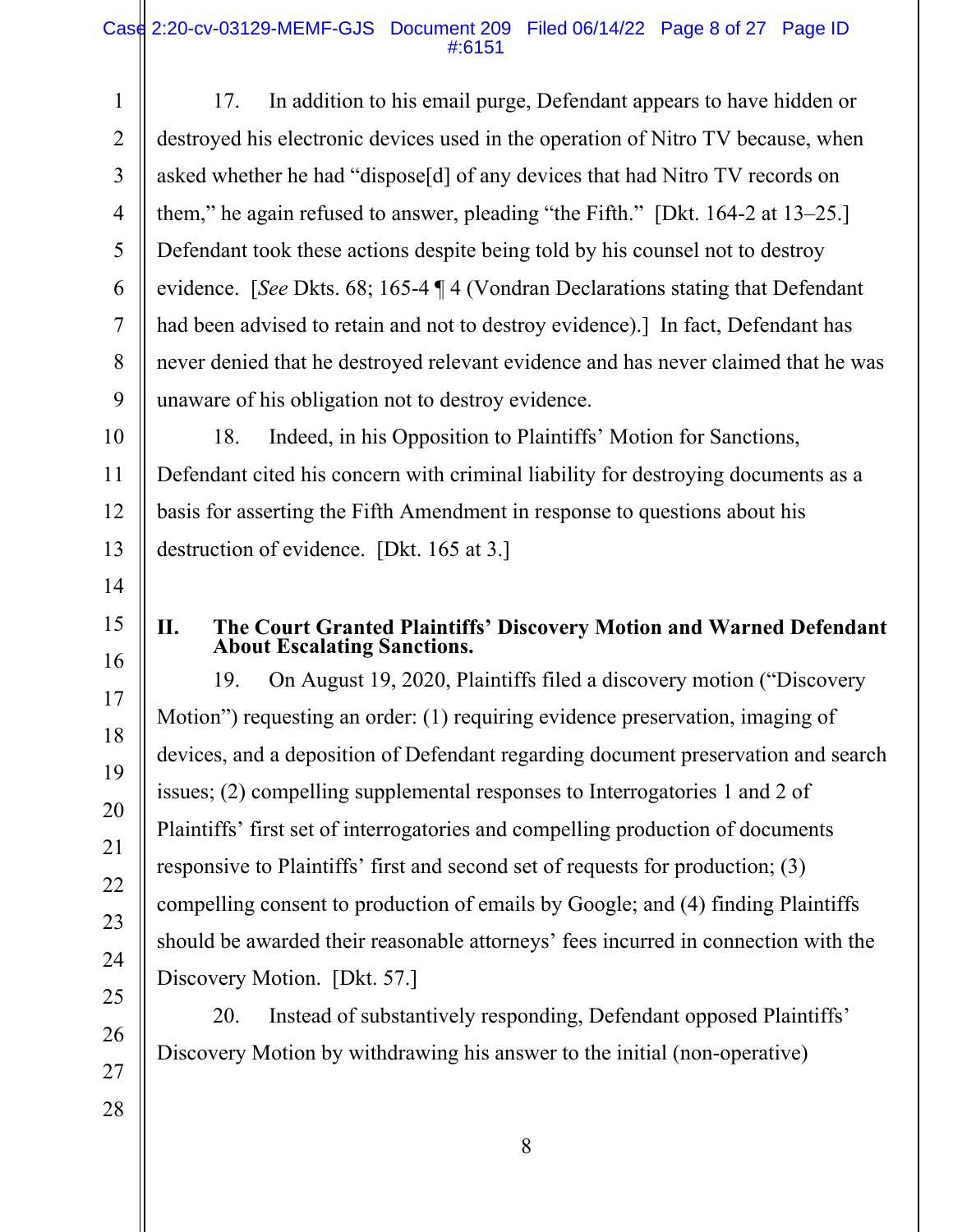### Case 2:20-cv-03129-MEMF-GJS Document 209 Filed 06/14/22 Page 9 of 27 Page ID #:6152

1 2 complaint, thereby claiming he was in default and had somehow "mooted" the Discovery Motion. [Dkts. 66; 68.]

3

4 5 6 7 8 9 10 11 12 13 14 15 21. On October 14, 2020, the Court heard and largely granted Plaintiffs' Discovery Motion. [Tr. [Dkt. 88] at 5:7–9:20, 24:7–27:8; *see also* Dkt. 139.] Specifically, the Court ordered that: (1) Defendant preserve all relevant information, documents, and evidence in his possession, custody, or control and disable all functions that may destroy or erase such evidence; (2) Plaintiffs be permitted to depose Defendant for up to five hours on the record to identify (i) repositories of relevant evidence, (ii) devices he has used (iii) his preservation of relevant evidence, and (iv) his destruction of relevant evidence, and to seek information responsive to Interrogatories Nos. 1 and 2 (without the deposition counting against the Plaintiffs' ability to substantively depose Defendant); (3) Defendant produce all nonprivileged, responsive documents to RFP Nos. 2 through 5 and 7 through 80 in his possession, custody, or control; and (4) Plaintiffs be awarded attorneys' fees that would be separately briefed. [Dkt. 139.]

16 17 18 19 20 21 22 23 22. The Court ordered the relief detailed above at the hearing. On October 19, 2020, at the Court's request, after consulting with Defendant's counsel, Plaintiffs submitted updated proposed orders reflecting the Court's orders during the hearing. Due to an administrative error and other reasons beyond the parties' control, the revised orders requested by the Court were not docketed until April 29, 2021. [*See* Dkt. Nos. 136–39.] Nonetheless, Defendant's counsel was present at the October hearing in which the Court made clear the obligations imposed on his client and that the Court's discovery order was effective immediately.

24 25 26 27 28 23. Given Defendant's responses to written discovery and other behavior by the time of the October 14, 2020 hearing, the Court determined that the most efficient way for Plaintiffs to obtain information necessary to move the case forward was for Plaintiffs to be allowed to depose Defendant on the topics that were the subject of the written discovery. Defendant was also ordered to respond to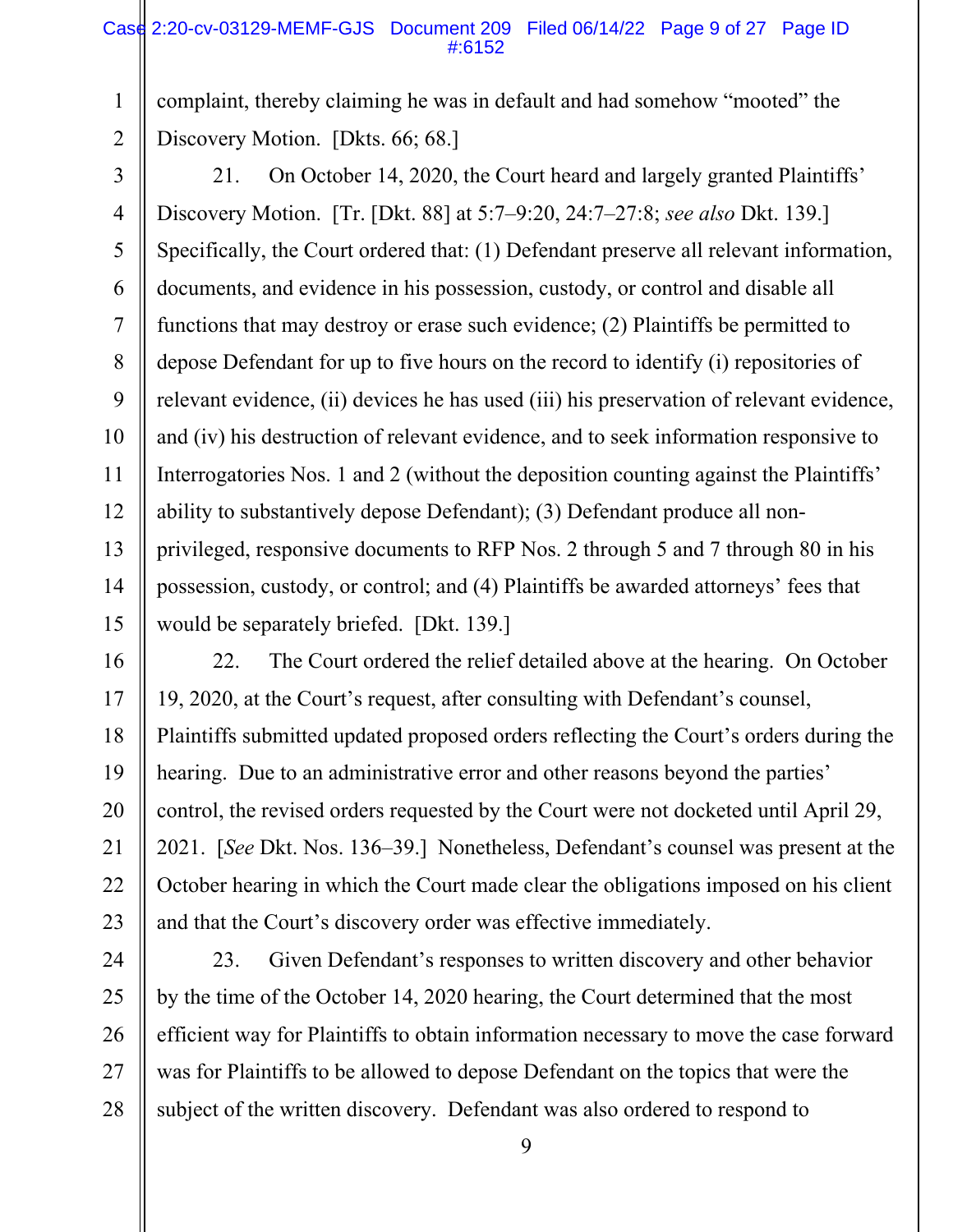1 2 questions regarding relevant document repositories and Defendant's document preservation efforts, if any. [Tr. [Dkt. 88] at 5:13–6:9; Dkt. 139 at 4–5.]

3 4 5 6 24. The Court also stated that its "intent [was] to grant" Plaintiffs' imaging request once Plaintiffs deposed Defendant as to his document repositories and evidence preservation so as to allow the Court "to figure out the scope" of the devices to be imaged. [Tr. [Dkt. 88] at 25:4–26:14.]

7 8 9 25. The Court denied without prejudice Plaintiffs' request for an order compelling Defendant to consent to Google's production of his emails. [Tr. [Dkt. 88] at 16:17–17:4, 24:17–25:3.]

10 11 12 13 14 15 16 17 18 19 20 21 26. The discovery subject to the Court's order, *see* Dkts. 57 and 139, is directed to numerous core issues in the case: Defendant's direct sales of subscriptions to Nitro TV, his reseller network, the revenues he has earned from Nitro TV, his creation of channels and other content sources for Nitro TV, identification of individuals with whom he is working and their roles, his payment processors, his channels of communication regarding Nitro TV (e.g., email, instant messaging applications, social media), the willfulness of his copyright infringement and any violations of the preliminary injunction order (e.g., his repeat involvement with infringing services, his knowledge of prior litigation involving a now permanently enjoined IPTV service called SET TV, any continued involvement in IPTV services), and his affirmative defenses and disclaimers of responsibility and control. [*See* Dkts. 164-1 ¶ 6; 58 ¶¶ 2–3; 58-1; 58-2; 58-3; 58-4.]

22 27. At the hearing, the Court cautioned Defendant that although the "first step is monetary sanctions when there's behavior like this," further discovery misconduct could lead to "more onerous" sanctions, including further sanctions under Rule 37 and contempt. [Tr. [Dkt. 88] at 6.]

- 23 24 25 26
- 27 28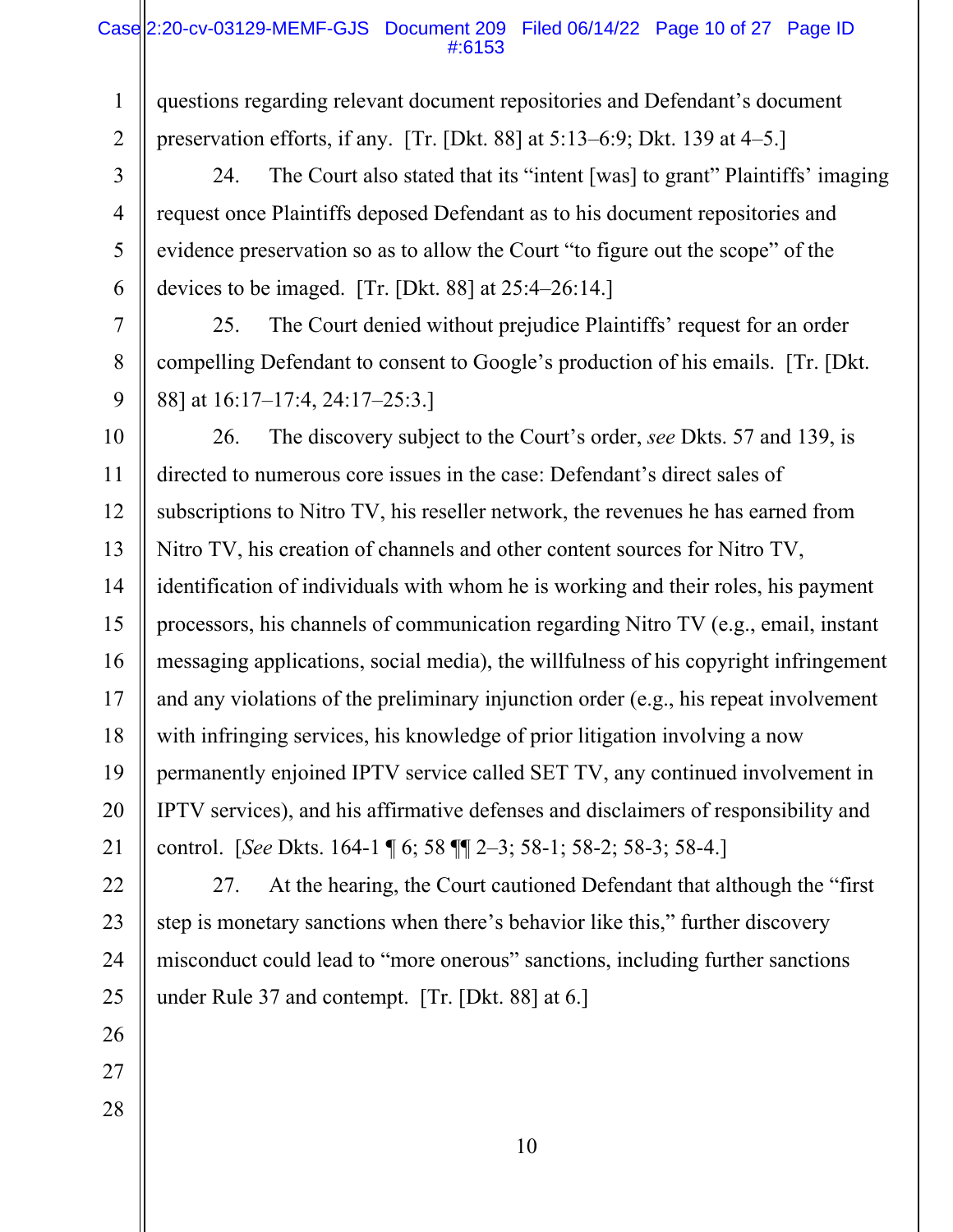1 2

3

## **III. Defendant's Failure to Produce Documents and Belated Assertion of the Fifth Amendment as an Objection to Discovery.**

28. In violation of the Court's order on Plaintiffs' Discovery Motion, Defendant has not produced any documents. [Dkts. 164-1 ¶ 3; 106-2 ¶ 3.]

4 5 6 7 8 9 10 11 12 29. Defendant did not raise a Fifth Amendment objection in his only timely objections to Plaintiffs' first set of requests for production and first set of interrogatories. Defendant did not provide any objections to Plaintiffs' second set of requests for production before the Discovery Motion was filed. [Dkts. 164-1 ¶ 7; 58  $\P$ [2–3; 58-1; 58-2; 58-3.] Rather, on May 13, 2021, nearly seven months after the hearing on the Discovery Motion and the Court's order, and nine months after the discovery was served, Defendant served "responses" to all of the discovery to which the Court ordered him to respond. The "responses" contained only objections based on the Fifth Amendment. [Dkts. 164-1 ¶ 7; 164-4; 164-5.]

13 14 15 16 17 18 30. Defendant also failed to serve objections to Plaintiffs' third set of RFPs and the second set of interrogatories until months after they were due. [Dkt. 164-1 ¶ 20.] After Plaintiffs contacted Defendant's counsel to request responses, Defendant served late objections in which he again asserted the Fifth Amendment and refused to respond and to provide the requested documents and interrogatory responses. [*Id.*; *see also* Dkts. 164-23–164-26.]

19 20 21 22 23 24 31. Defendant had not asserted the Fifth Amendment when he responded to the discovery at issue in the Discovery Motion, in opposing the Discovery Motion, or at the hearing on the Discovery Motion. [*See* Dkts. 164-1 ¶ 7; 58-1; 58-2; 58-3; 58-5; 68; Tr. [Dkt. 88]]. Instead, he asserted it for the first time at his Court-ordered deposition on November 30, 2020 and has consistently done so and failed to cooperate in any form of discovery since that time.

25 26 27 28 32. Although Defendant withdrew his answer to the original complaint in an effort to invoke entry of default, Defendant later served an answer to the SAC. After receiving Defendant's answer, in which he asserted a number of affirmative defenses, Plaintiffs served a third set of interrogatories asking Defendant to state all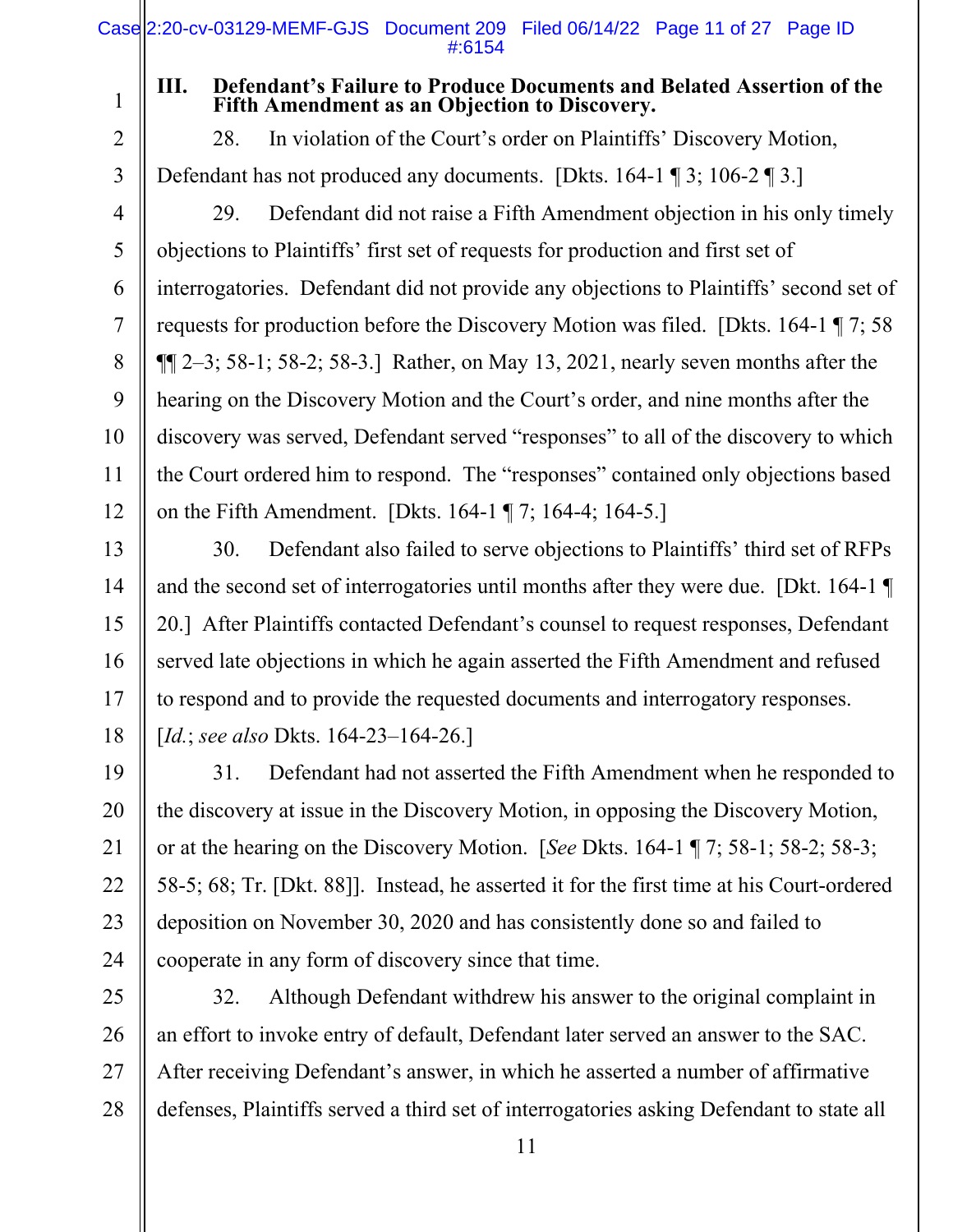## Case 2:20-cv-03129-MEMF-GJS Document 209 Filed 06/14/22 Page 12 of 27 Page ID #:6155

1 2 3 4 facts and identify all people and documents supporting his affirmative defenses. [Dkts. 164-1 ¶ 21; 164-27.] Plaintiffs also asked for the contact information for Defendant Martha Galindo, as they were trying to serve her with the SAC. [Dkts. 164-1 ¶ 21; 164-27.]

5

6

7

8

9

33. Defendant failed to timely respond to this discovery. [Dkt. 164-1 ¶ 21.] After Plaintiffs raised the issue with Defendant's counsel, Defendant belatedly responded. *Id.* ¶ 22. In those responses, Defendant refused to disclose how to contact Martha Galindo, once again asserting the Fifth Amendment, and largely declined to provide responses to the other interrogatories. [Dkt. 164-28.]

10

## **IV. Defendant Has Refused to Permit Imaging of His Devices.**

11 12 13 14 15 16 34. Despite being apprised of the fact that the Fifth Amendment is not a valid basis on which to avoid imaging of devices, Defendant refused to produce any devices in his possession, custody, or control for imaging on that basis. [Dkt. 164-1 ¶ 5.] The only exception was an empty offer to provide for imaging a single, new device that he described as never being used in connection with Nitro TV. [*Id*.; Dkt. 164-3.]

## 17

18

19

20

21

22

23

24

25

26

27

28

## **V. Defendant's Alleged Basis for Assertion of the Fifth Amendment as an Objection.**

35. The Court notes that Plaintiffs informed Defendant that they did not make a criminal referral [Dkt. 164-1 ¶ 8]. Additionally, the Court is unaware of any evidence that a criminal investigation or case is pending. Nor has Defendant asserted that he is aware of any such investigation. The Court therefore does not find that Defendant has any basis for assertion of the privilege against selfincrimination to avoid his discovery obligations.

36. Without any of the usual bases for assertion of the privilege, Defendant only started asserting the Fifth Amendment after his counsel claimed to have discovered a "blog" containing a survey of copyright laws in multiple jurisdictions. The purported "blog" (actually an e-mail) included a section on criminal copyright.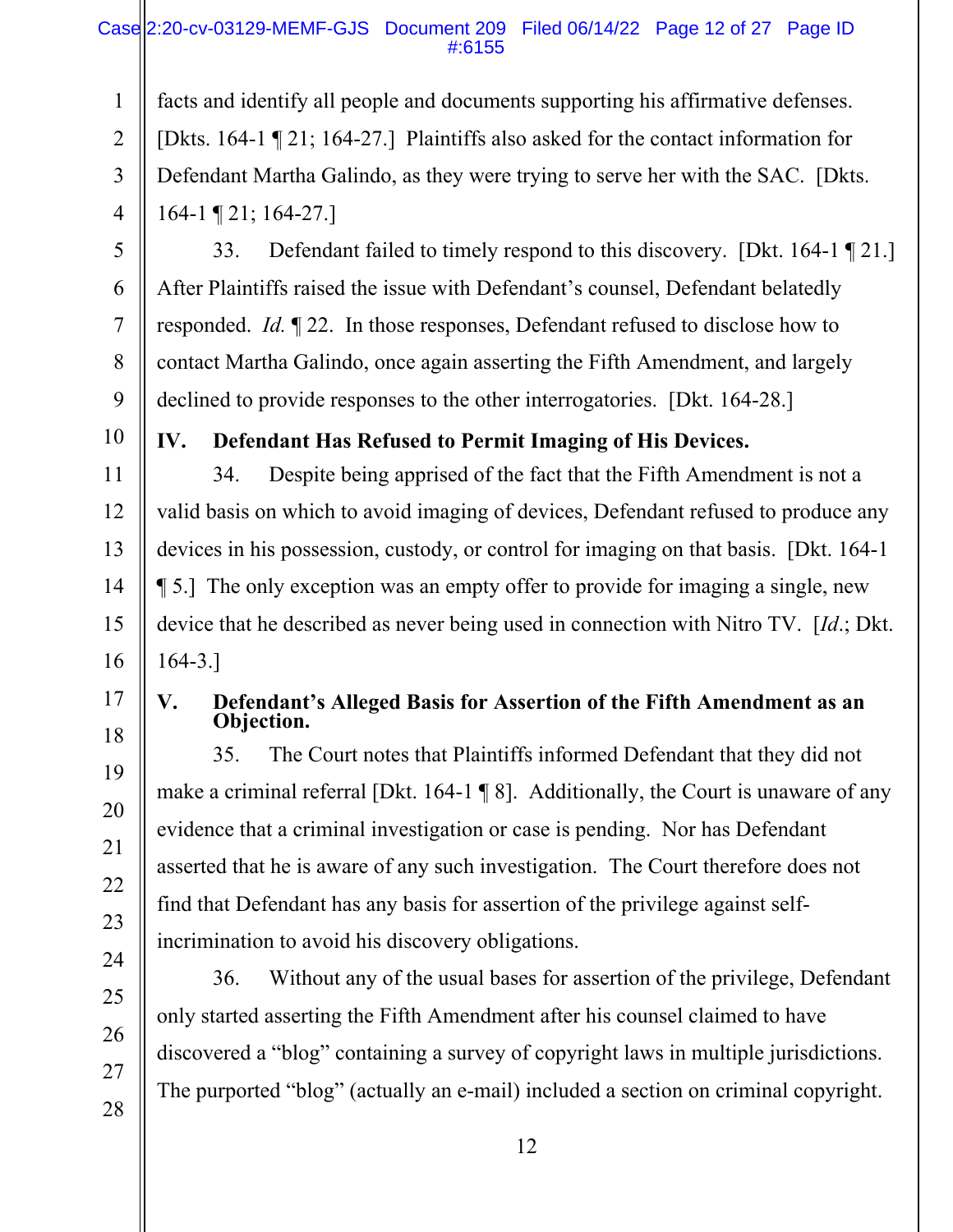1 2 3 4 5 [Dkts. 164-1 ¶ 8; 165 at 2; 165-4 ¶ 12.] Although the U.S. copyright law component of this publication was prepared by partners at the law firm representing Plaintiffs, it was prepared before (and not in connection with) the present litigation. [Dkt. 164-1 ¶ 8.] Plaintiffs' counsel informed Defendant's counsel that the publication has nothing to do with this case. [*Id.*; Dkt. 164-6.]

6

7

8

9

10

37. Although Defendant's counsel claims to have discovered this "blog" on June 30, 2020 [Dkt. 165 at 2], Defendant failed to assert the Fifth Amendment in discovery responses that were served *after* that date [Dkts. 58 ¶ 3; 58-2; 58-5], in opposing Plaintiffs' Discovery Motion in September 2020 [Dkt. 68], or at the October 2020 hearing. [(Tr. [Dkt. 88]).]

11 12 13 14 15 38. Defendant also claimed that he invoked the Fifth Amendment in response to learning that Jan van Voorn, Executive Vice President and Chief of Global Content Protection Enforcement and Operations for the Motion Picture Association ("MPA"), was "involved in this lawsuit." However, Defendant had been personally served with a declaration from Mr. van Voorn long before he made his objection. Mr. van Voorn's declaration was filed when the initial complaint was filed and served. [Dkt. 165 at 3; Dkt. 23.]

**VI. Plaintiffs Have Demonstrated Their Independent Knowledge of the Existence of the Requested Documents.** 

39. At the outset of the case, Plaintiffs filed declarations from Jan van Voorn and Kevin Plumb in support of their motion for preliminary injunction, which was granted. [Dkts. 12; 13; 14; 34.] These declarations, along with the attached exhibits, reflect Plaintiffs' knowledge of the existence of numerous documents showing Defendant's operation of Nitro TV, including Plaintiffs' knowledge of the existence of (1) domain name records, as Nitro TV operated through various domain names (e.g., NitroIPTV.com and tekkhosting.com) held by identified providers (Domain.com, Inc., NameCheap, Inc.); (2) emails and Facebook records, as Defendant utilized email (including admin@nitroiptv.com and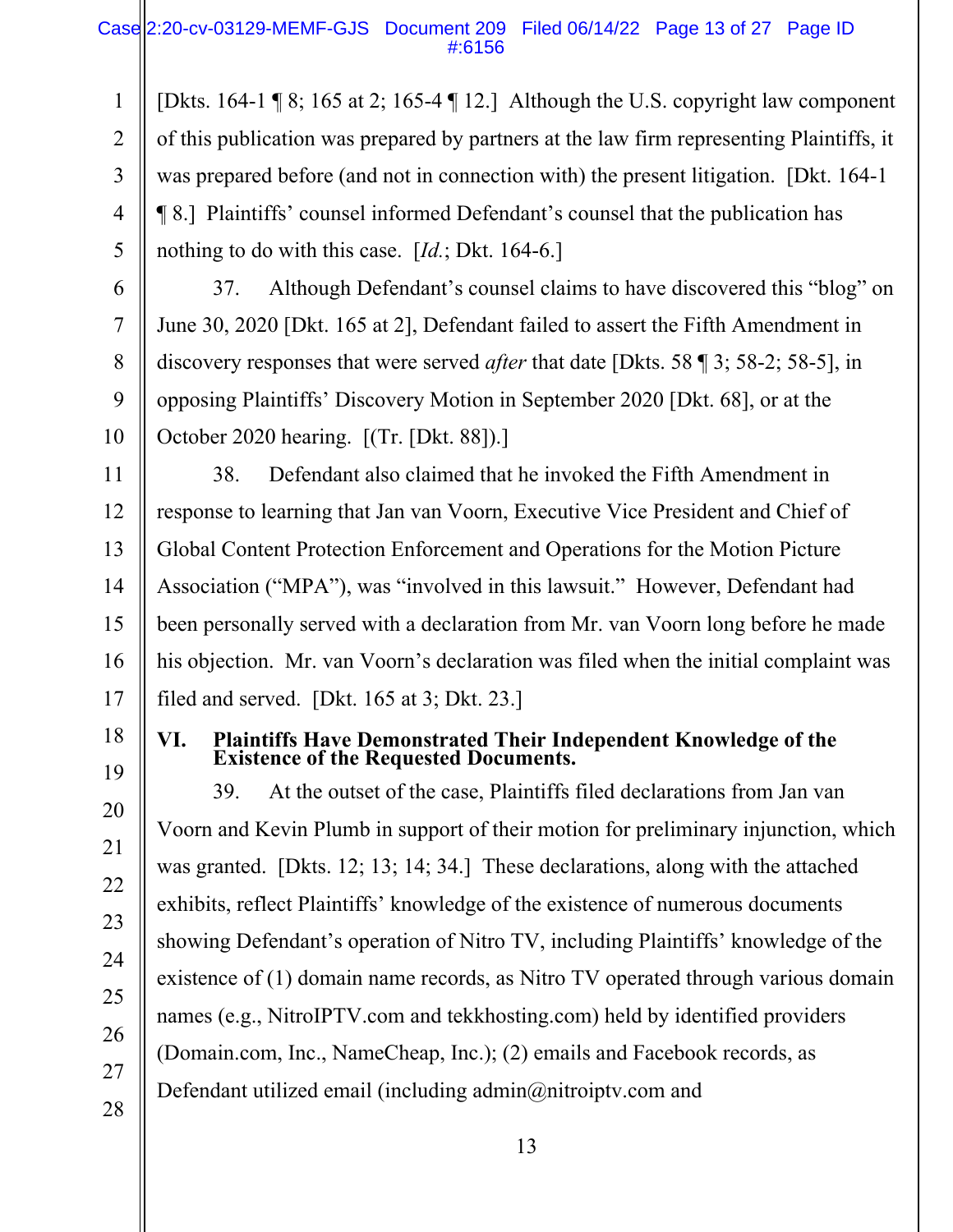### Case 2:20-cv-03129-MEMF-GJS Document 209 Filed 06/14/22 Page 14 of 27 Page ID #:6157

1 2 3 4 5 6 7 8 9 billing@tekkhosting.com) and Facebook to communicate with subscribers regarding numerous issues, including the addition of new channels on Nitro TV, television programs available on Nitro TV's "24/7" channels, and copyright infringement litigation against other IPTV providers; (3) reseller purchase records, as Defendant operated Nitro TV through a network of resellers who purchased reseller credits; (4) WHMCS subscriber management records, as Defendant utilized the WHMCS service to facilitate Nitro TV subscriber management and sales; and (5) marketing Facebook materials, as Defendant marketed Nitro TV and communicated with subscribers and resellers through Facebook. [Dkts. 13; 13-1–13-9; 14; 14-1–14-25.]

10 11 12 13 14 40. Further, as detailed in the declarations of Julie Shepard and Jan van Voorn filed in August 2020 in support of Plaintiffs' Discovery Motion, independent of Defendant, Plaintiffs knew and learned about other documents reflecting Defendant's operation of Nitro TV and the records created in the process through third-party subpoenas. [*See* Dkts. 58; 59.]

15 16 17 18 19 20 21 41. The documents produced by third parties confirmed Mr. van Voorn's testimony that, based on his experience and his investigation pertaining to Nitro TV, Defendant created and would have possessed or controlled billing records, subscriber registration records, subscriber payment collection records, domain name maintenance records, and website hosting records through Defendant's operation of Nitro TV. Those are documents reflecting typical transactions and communications underlying the functions of most IPTV services like Nitro TV. [Dkt. 59 ¶ 5.]

22 23 24 25 26 42. In addition, Plaintiffs independently obtained additional evidence reflecting the existence of the requested records. For example, Plaintiffs have independent knowledge of accounts at payment processors such as Stripe and PayPal, banks such as Capital One and Woodforest, and additional email accounts used in the operation of Nitro TV. [*See* Dkts. 90-3–90-26.]

- 27
- 28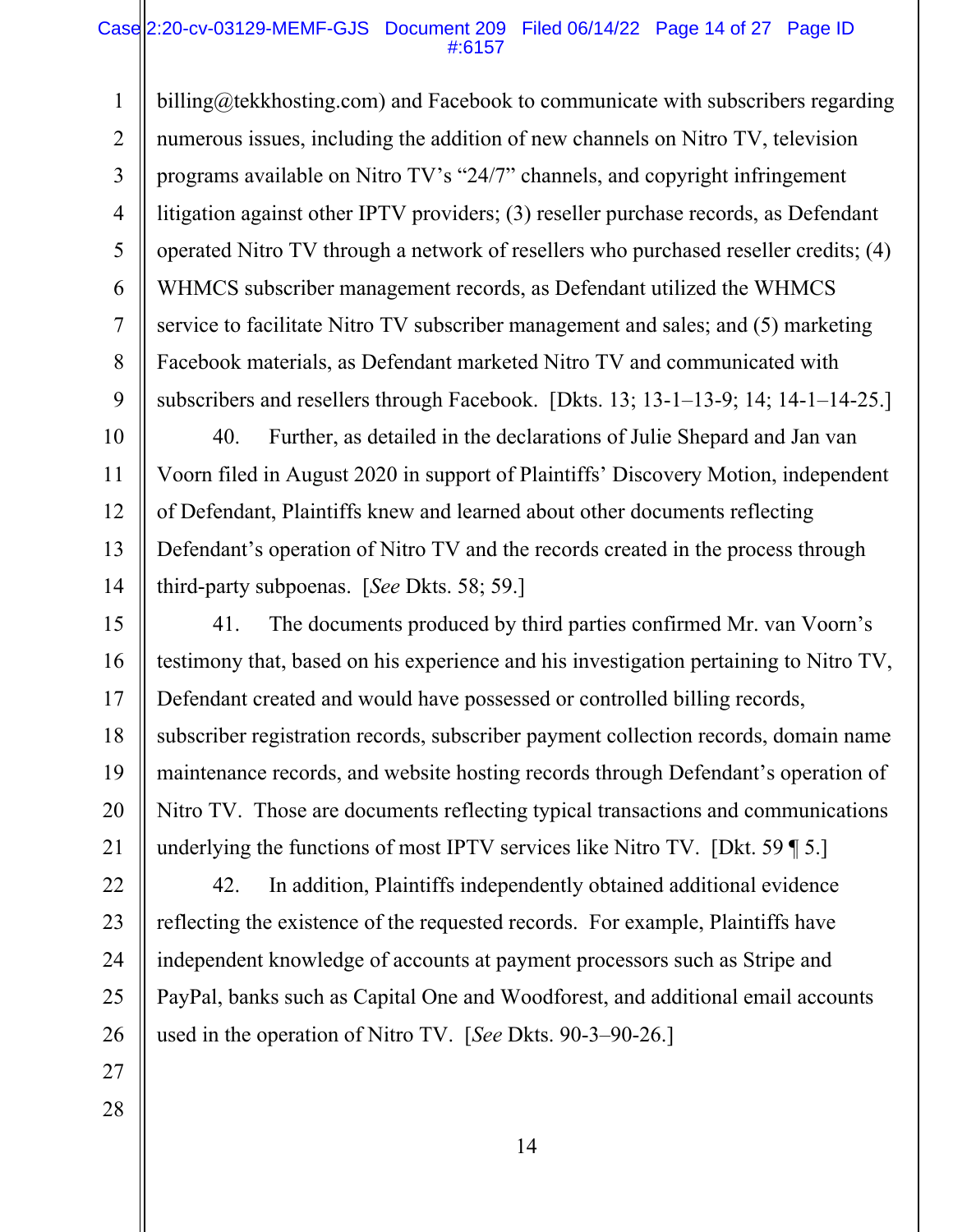## **VII. Prejudice Arising from Defendant's Discovery Misconduct.**

43. Defendant's destruction of evidence and refusal to provide documents and information has drawn out the discovery process and prevented or otherwise delayed Plaintiffs' discovery of relevant evidence. [*See* Dkt. 164-1 ¶ 13.] Plaintiffs have, in fact, demonstrated that they spent a year discovering Nitro TV's financial and operational dealings only through third-party subpoenas because of Defendant's failure to cooperate and to follow the orders of the Court. Despite these efforts, Plaintiffs and the Court have an incomplete picture of Nitro TV's actions and financial gains. This incomplete picture cannot be remedied with additional time or third-party discovery.

44. This is especially true because the evidence destroyed includes the wholesale deletion of Defendant's flagship email account, NitroIPTV@gmail.com, as well as the massive and surgical purge of emails from Defendant's forenzi $@g$ gmail.com account, which was used to communicate with co-Defendant Richard Horsten and in setting up accounts with providers of services used by IPTV services like Nitro TV.

## **GOVERNING STANDARDS**

# **A. Sanctions For Violation Of Discovery Orders And Failure To Cooperate In Discovery**

24 25 26 Under Rule 37(b)(2)(A) of the Federal Rules of Civil Procedure and pursuant to their inherent power to control the cases before them, federal district courts are authorized to issue sanctions based upon noncompliance with a discovery order. *See Chambers v. Nasco, Inc.,* 501 U.S. 32, 49 n.14 (1991); *Societe Internationale Pour Participations Industrielles et Commerciales, S.A. v. Rogers*, 357 U.S. 197 (1958); *see also Leon v. IDX Sys. Corp.*, 464 F.3d 951, 958 (9th Cir. 2006) (noting that the district court's "two sources of authority" are its "inherent power to levy sanctions in response to abusive litigation practices" and Rule 37).

27 28 Under Rule 37(b)(2)(A), this Court may make such sanctions orders as are "just" when a party has failed to comply with a discovery order. These include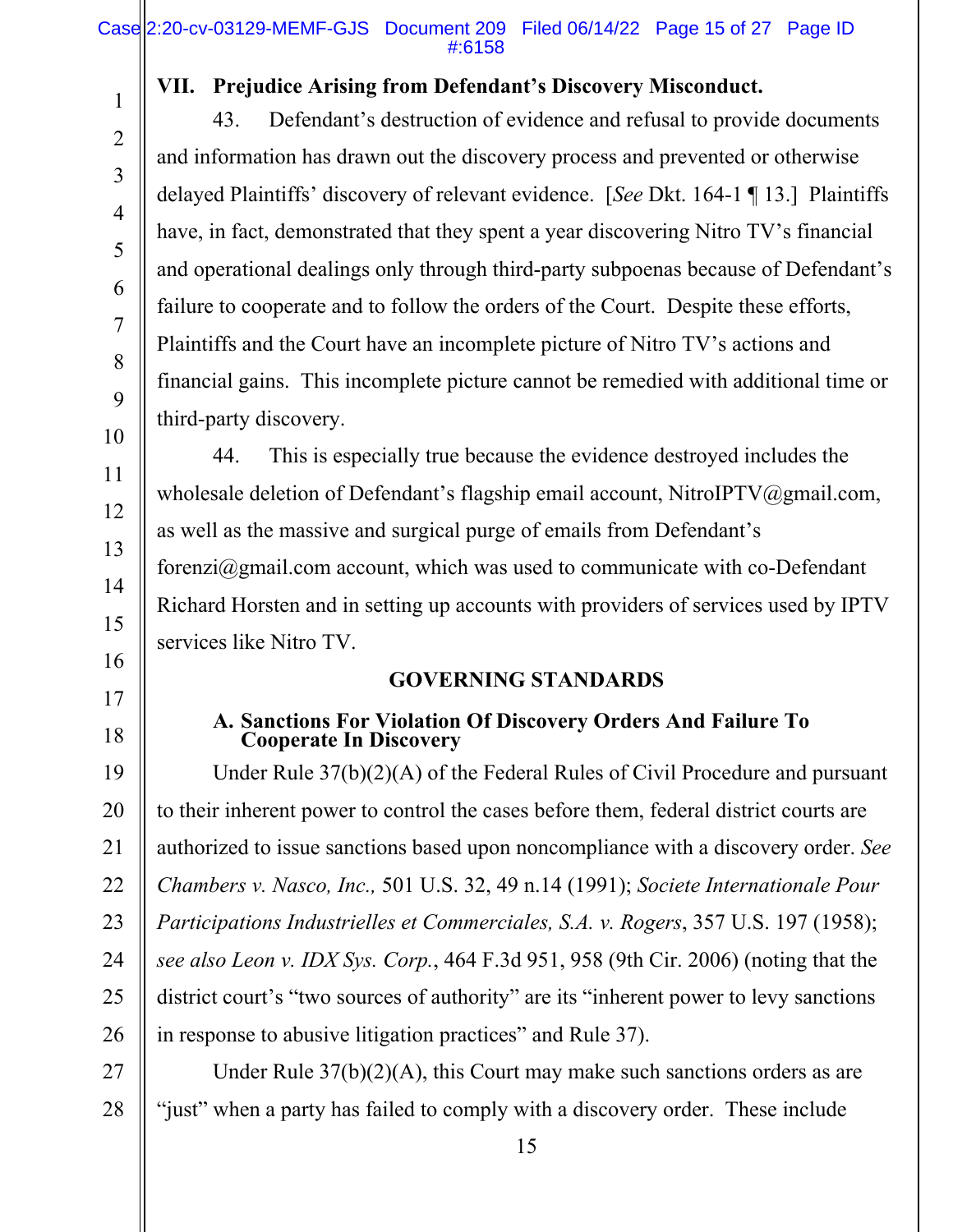#### Case 2:20-cv-03129-MEMF-GJS Document 209 Filed 06/14/22 Page 16 of 27 Page ID #:6159

1 2 3 4 5 orders precluding a disobeying party from introducing designated matters into evidence, striking a pleading, and/or rendering a default judgment. *See* Fed. R. Civ. P. 37(b)(2)(A)(ii)&(v); *see also Roadway Express v. Piper*, 447 U.S. 752, 763 (1980). The type of sanction ordered is within a district court's discretion. *Von Brimer v. Whirlpool Corp.*, 536 F.2d 838, 844 (9th Cir. 1976).

6 7 8 9 10 11 12 13 14 15 16 17 If the sanction ordered is less than and/or is not tantamount to dismissal, the disobeying party's noncompliance need not be proven to be willful or in bad faith. *See, e.g.*, *Wyle v. R.J. Reynolds Indus., Inc.*, 709 F.2d 585, 589 (9th Cir. 1983). The presence or absence of a disobeying party's willfulness or bad faith "is relevant to the choice of sanctions rather than to the question whether a sanction should have been imposed." *Marquis v. Chrysler Corp.*, 577 F.2d 624, 642 (9th Cir. 1978); *see also Societe Internationale,* 357 U.S. at 208 (because Rule 37 requires only a failure to obey an order and not a refusal, whether the disobeying party's conduct was willful or not is "relevant only to the path which the District Court might follow in dealing with" the failure to comply). "In view of the range of sanctions available, even negligent failures to allow reasonable discovery may be punished." *Marquis*, 577 F.2d at 642; *see also David v. Hooker*, 560 F.2d 412, 419-20 (9th Cir. 1977).

18 19 20 21 22 23 24 25 In contrast with less severe sanctions, terminating sanctions may be imposed only if there has been "willfulness, bad faith, or fault" by the party who has disobeyed a discovery order. *See, e.g.*, *Connecticut Gen. Life Ins. Co. v. New Images of Beverly Hills*, 482 F.3d 1091, 1096 (9th Cir. 2007). This standard is met by a showing of "disobedient conduct not shown to be outside the control of the litigant." *Henry v. Gill Industries*, 983 F.2d 943, 948-49 (9th Cir. 1993) (internal citation omitted); *see also In re Phenylpropanolamine (PPA) Products Liab. Litig.*, 460 F.3d 1217, 1233 (9th Cir. 2006).

26 27 28 In the Ninth Circuit, upon a finding of "willfulness, bad faith, or fault," a court must assess the following five factors to decide if terminating sanctions should be imposed: (1) the public's interest in the expeditious resolution of litigation; (2)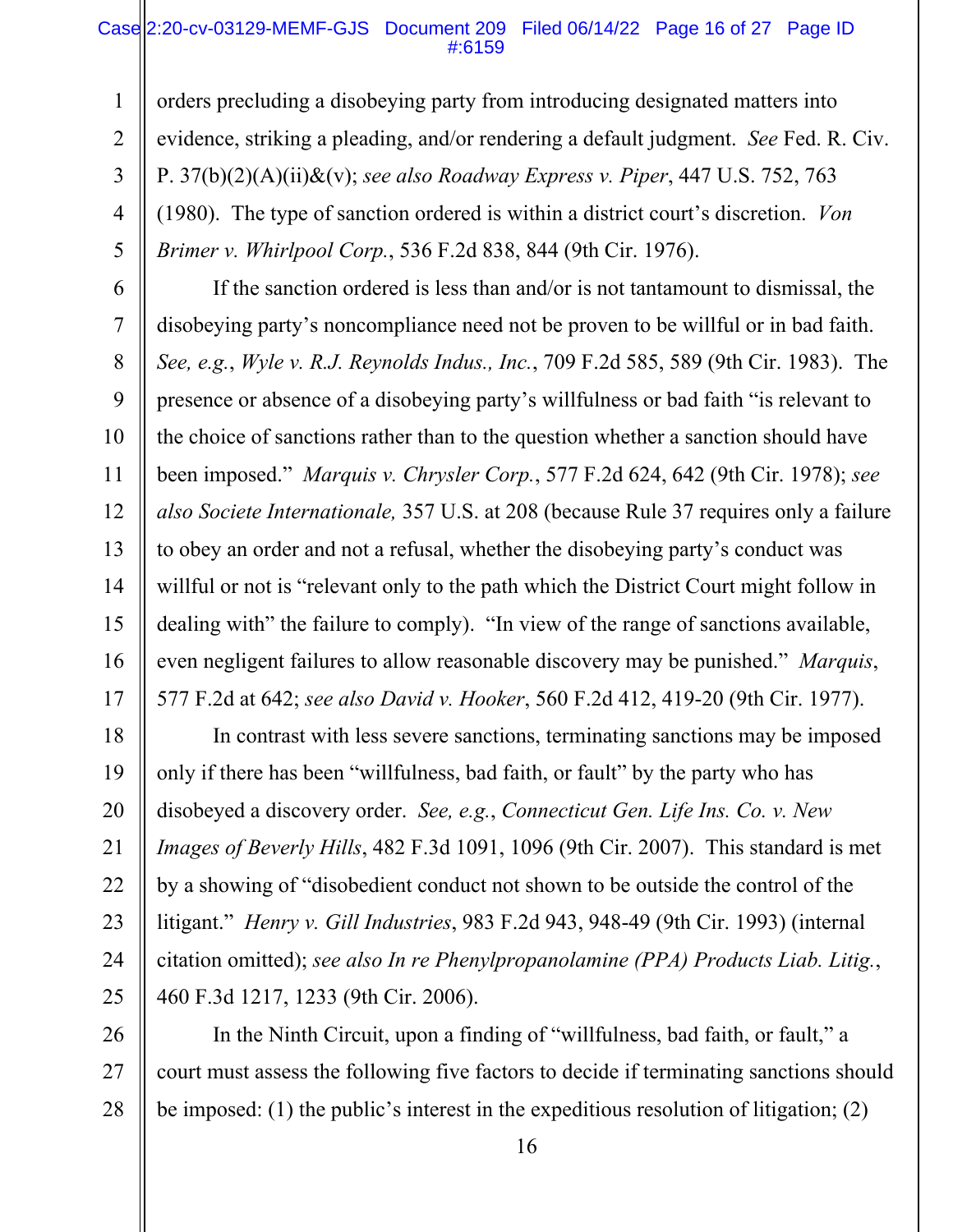#### Case 2:20-cv-03129-MEMF-GJS Document 209 Filed 06/14/22 Page 17 of 27 Page ID #:6160

1 2 3 4 5 6 7 8 9 10 11 12 the court's need to manage its docket; (3) the risk of prejudice to the party seeking sanctions; (4) the public policy favoring the disposition of cases on their merits; and (5) the availability of less drastic sanctions. *See, e.g.*, *Valley Eng'rs Inc. v. Elec. Engineering Co.*, 158 F.3d 1051, 1057 (9th Cir. 1998); *Adriana Intern. Corp. v. Thoeren*, 913 F.2d 1406, 1412-13 (9th Cir. 1990) (noting that this five-factor test is a balancing test). When a court order has been violated, the first two factors support imposing terminating sanctions and the fourth factor "cuts against" them, and thus, the third and fifth factors are decisive. *Id.* at 1412; *see also Wanderer v. Johnson*, 910 F.2d 652, 656 (9th Cir. 1990) ("The first two of these factors favor the imposition of sanctions in most cases, while the fourth cuts against a default or dismissal sanction. Thus, the key factors are prejudice and availability of lesser sanctions.").

13 14 15 16 17 The third factor—prejudice—is satisfied if the disobeying party's actions impair the ability of the moving party "to go to trial" or "threaten to interfere with the rightful decision of the case." *Adriana*, 913 F.2d at 1412. Although mere delay alone does not establish prejudice, a failure to produce documents, as ordered, "is considered sufficient prejudice." *Id.*

18 19 20 21 22 23 24 25 26 27 28 Under the fifth factor, a district court must consider the impact of the terminating sanction sought and the adequacy of less drastic sanctions. *Id.* Whether or not the district court warned a disobeying party of the possibility of dismissal is relevant, but "an explicit warning is not always necessary" for a dismissal order to be proper. *Id.* at 1412-13. As the Ninth Circuit explained in *Valley Engineers*, *supra*, "the central factor in evaluating the district court order is justice, and everyone has notice from the text of Rule 37(b)(2) that dismissal is a possible sanction for failure to obey discovery orders." 158 F.3d at 1056-57. The five-part test is used "to determine whether a dismissal sanction is 'just,'" but notwithstanding the fifth factor, "it is not always necessary for the court to impose less serious sanctions first, or to give any explicit warning." *Id.* at 1057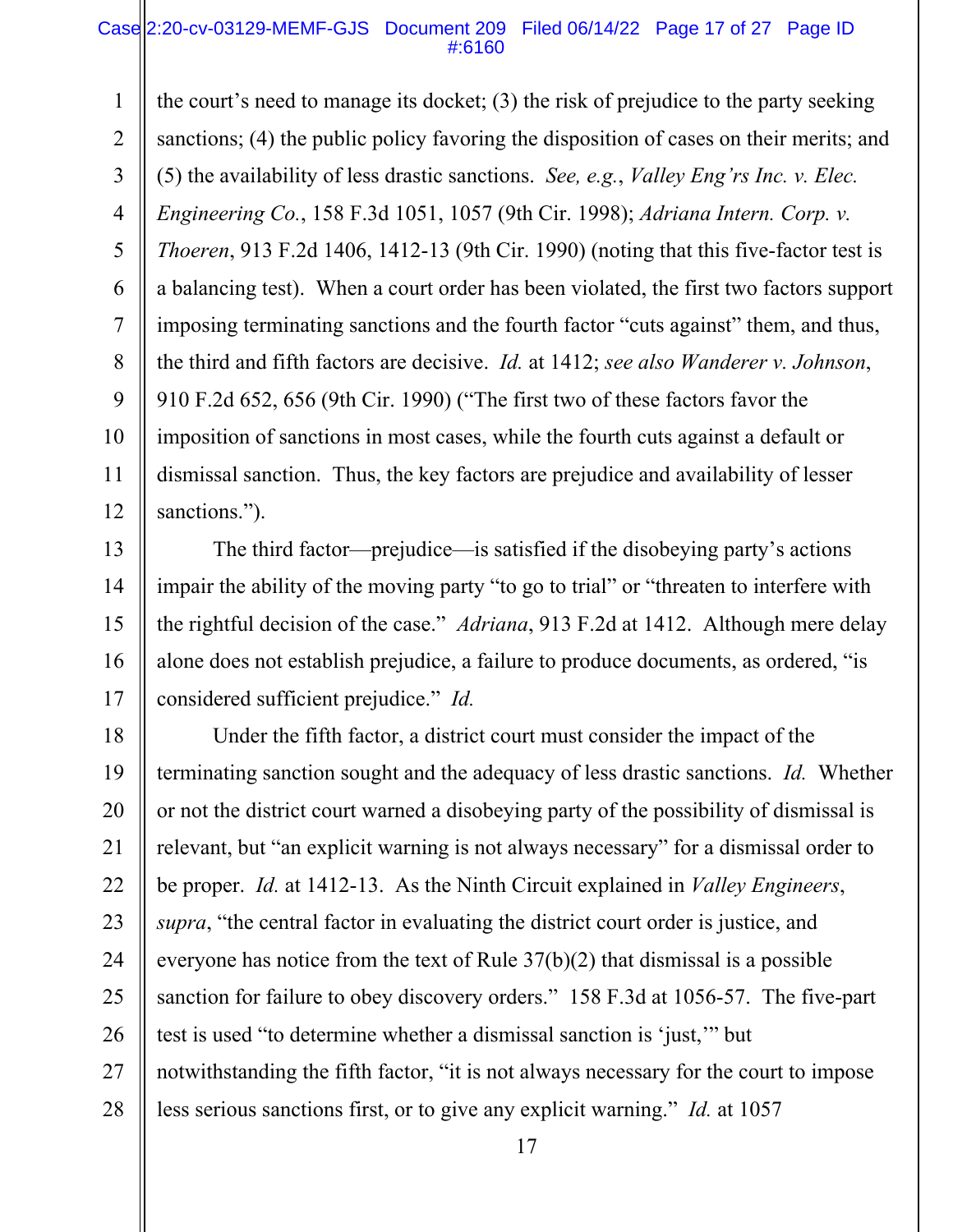## Case 2:20-cv-03129-MEMF-GJS Document 209 Filed 06/14/22 Page 18 of 27 Page ID #:6161

2 (characterizing the five-part test as "a way for a district judge to think about what to do, not a series of conditions precedent before the judge can do anything").

3

4

5

6

7

8

9

10

11

12

13

14

1

## **B. Fee Shifting Under Rule 37(a)**

If a discovery motion is granted or disclosure or requested discovery is provided only after the filing of a motion, "the court *must*, after giving an opportunity to be heard, require the party . . . whose conduct necessitated the motion, the party or attorney advising the conduct, or both to pay the movant's reasonable expenses incurred in making the motion, including attorney's fees." Fed. R. Civ. P.  $37(a)(5)(A)$  (emphasis added). The exceptions to this rule are if (1) the moving party did not first, in good faith, seek to obtain the discovery prior to filing the motion; (2) the "opposing party's nondisclosure, response, or objections was substantially justified"; or other circumstances make an award unjust. Fed. R. Civ. P.  $37(a)(5)(A)(i)$ -(iii).

## **DISCUSSION**

15 16 17 18 19 20 21 There are several independent grounds warranting entry of the default judgment as requested by Plaintiffs: Defendant's violation of this Court's order; Defendant's destruction of evidence; and Defendant's wholesale refusal to engage in the discovery process. Each of these provides an independent ground for entry of default judgment, but when combined make the case for entry of default judgment even stronger. Defendant's attempt to sidestep this result by belatedly asserting the Fifth Amendment is unavailing.

22

## **I. Defendant's Assertion of the Fifth Amendment Is Invalid.**

23 24 25 As an initial matter, the Court must consider whether Defendant's invocation of the Fifth Amendment to avoid any of the discovery at issue is proper. For the following reasons, the Court holds it is not.

26 27 28 It is for the Court to determine if Defendant's repeated assertions of the Fifth Amendment are justified; Defendant's own "'say-so' does not of itself establish the hazard of incrimination." *Hoffman v. United States*, 341 U.S. 479, 486 (1951) ("The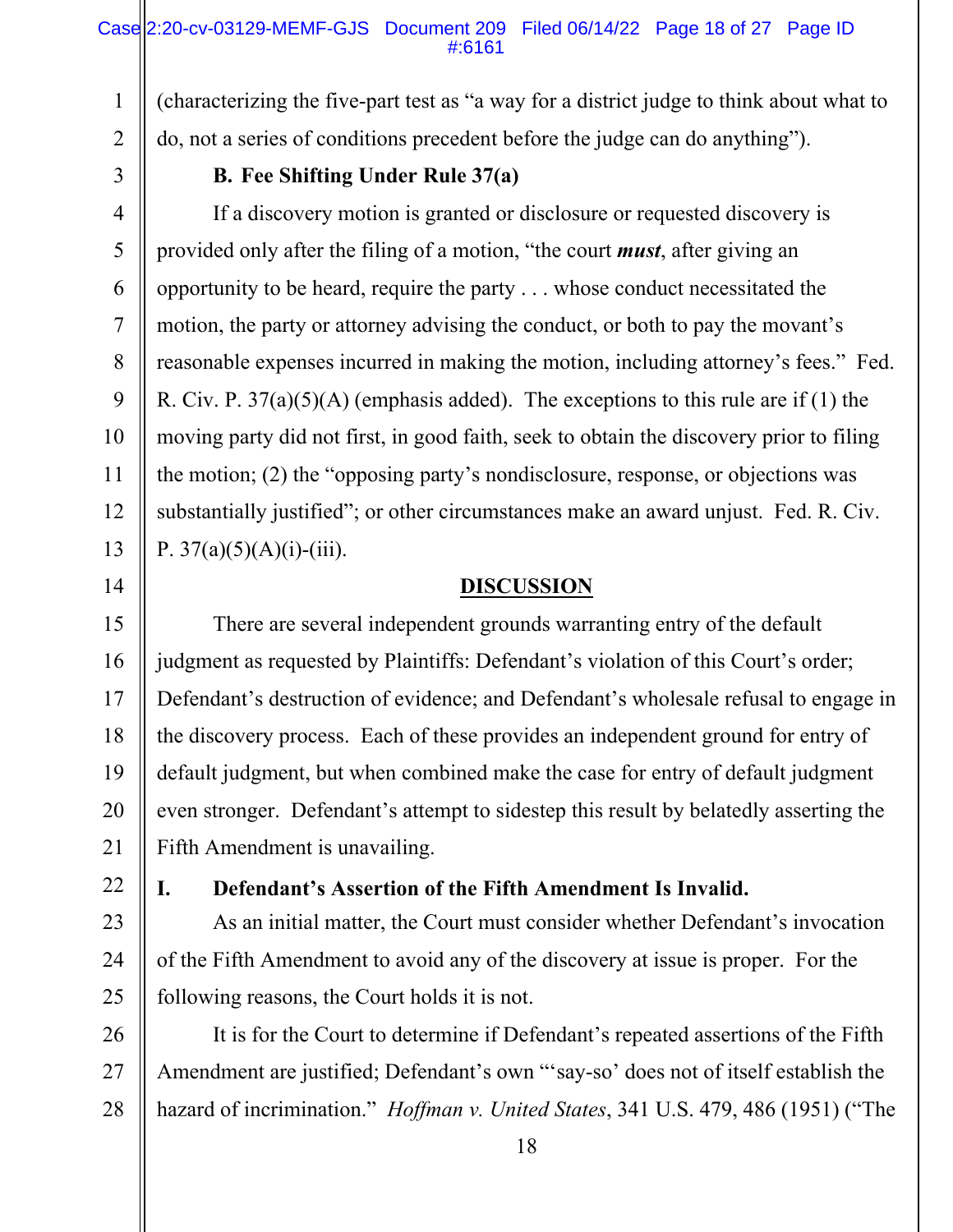#### Case 2:20-cv-03129-MEMF-GJS Document 209 Filed 06/14/22 Page 19 of 27 Page ID #:6162

1 2 3 4 witness is not exonerated from answering merely because he declares that in so doing he would incriminate himself—his say-so does not of itself establish the hazard of incrimination. It is for the court to decide whether his silence is justified ...."); *accord Davis v. Fendler*, 650 F.2d 1154, 1159-60 (9th Cir. 1981).

5

6

7

8

9

10

11

"A proper assertion of a Fifth Amendment privilege requires, at a minimum, a good faith effort [by the party asserting the privilege] to provide the trial judge with sufficient information from which [she] can make an intelligent evaluation of the claim." *Davis*, 650 F.2d at 1160; *see also S.E.C. v. Kiselak Cap. Grp., LLC*, 2011 WL 4398443, at \*5 (N.D. Tex. Sept. 20, 2011) ("[A] party must selectively invoke the privilege against self-incrimination and 'object with specificity to the information sought from him.'") (citation omitted).

12 13 14 15 16 17 18 19 20 21 A defendant must have "reasonable cause to apprehend [such] danger from a direct answer" to questions posed to him. *Hoffman*, 341 U.S. at 486; *see also United States v. Neff*, 615 F.2d 1235, 1240 (9th Cir. 1980). And as the party resisting discovery, it was incumbent upon Defendant to establish that his assertions of the Fifth Amendment were proper. *Davis*, 650 F.2d at 1159-60 (finding the District Court "did not err in finding that appellant failed to support his claim of privilege" even where the appellant claimed a criminal case was pending); *see also Baker v. Limber*, 647 F.2d 912, 916 (9th Cir. 1981) ("[T]he privilege normally is not asserted properly by merely declaring that an answer will incriminate.") (citation omitted).

22 23 24 25 26 27 28 In this case, Defendant has not supported his broad assertion of the Fifth Amendment, as he has not shown that he is faced with "substantial hazards of selfincrimination," *California v. Byers*, 402 U.S. 424, 429 (1971), that are "'real and appreciable,' and not merely 'imaginary and unsubstantial,'" *Marchetti v. United States*, 390 U.S. 39, 48 (1968) (citing *Rogers v. United States*, 340 U.S. 367, 374 (1951)). Plaintiffs' document requests, interrogatories, and deposition questions posed to Defendant have all arisen in civil litigation, and Defendant has presented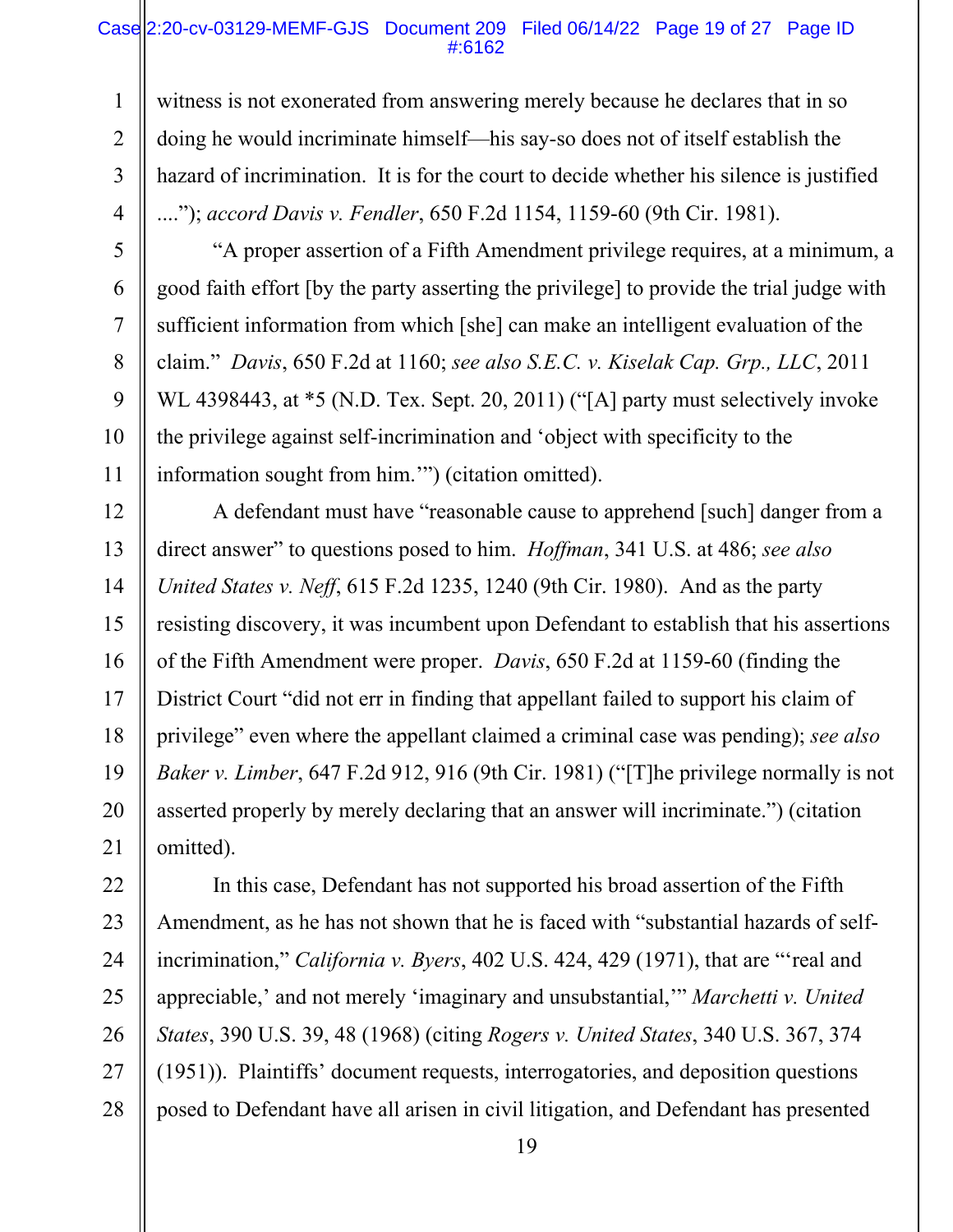1 2 no evidence that there is any criminal investigation, let alone criminal action, pending.

3 4 5 6 7 8 9 10 11 Defendant points only to an email (or "blog," as Defendant refers to it) received by his counsel in June 30, 2020, which attached a survey of copyright law in the U.S. and various other territories, and included discussion of its longstanding criminal law components, as supporting his assertion of the Fifth Amendment in all instances. [Dkts. 164-1 ¶ 8; 165 at 2; 165-4 ¶ 12.] This does not establish that Defendant himself is faced with a real or substantial hazard of self-incrimination. Further, Defendant cannot create a real threat of incrimination by demanding that Plaintiffs agree not to make a criminal referral and then claiming that Plaintiffs' refusal to do so provides a basis to invoke the Fifth Amendment.

12 13 14 15 16 17 18 19 20 21 22 23 24 25 Moreover, even if Defendant's assertion of the Fifth Amendment were valid, Defendant did not timely assert the Fifth Amendment as an objection to the discovery Plaintiffs served. *See, e.g.*, *Davis*, 650 F.2d at 1160 ("Clearly, the Fifth Amendment is not a self [-]executing mechanism. It can be affirmatively waived or lost by not asserting it in a timely fashion."); *Kiselak Cap. Grp., LLC*, 2011 WL 4398443, at \*5, \*8 (finding that defendant had "waived his right [under the Fifth Amendment] to object" to discovery requests where he "failed to present any valid excuse for the now untimely assertion of his objection to the discovery requests") (citing *Davis*, 650 F.2d at 1160); *In re Hammer*, 2007 WL 9775483, at \*5 (W.D. Wash. Mar. 30, 2007) ("Because Appellant did not properly raise his Fifth Amendment objection . . . by asserting it in a timely manner, he waived it."); *Jaffe v. Grant*, 793 F.2d 1182, 1190 n.6 (11th Cir. 1986) (finding that it was not error for district court to find that defendant had waived objection based on Fifth Amendment by defendant's failure to timely assert it in response to discovery).

26 27 28 The Court is of the firm belief that, here, Defendant only belatedly raised a Fifth Amendment objection as a tactical maneuver to further hamper Plaintiffs' attempts to obtain key information through the discovery process. Defendant was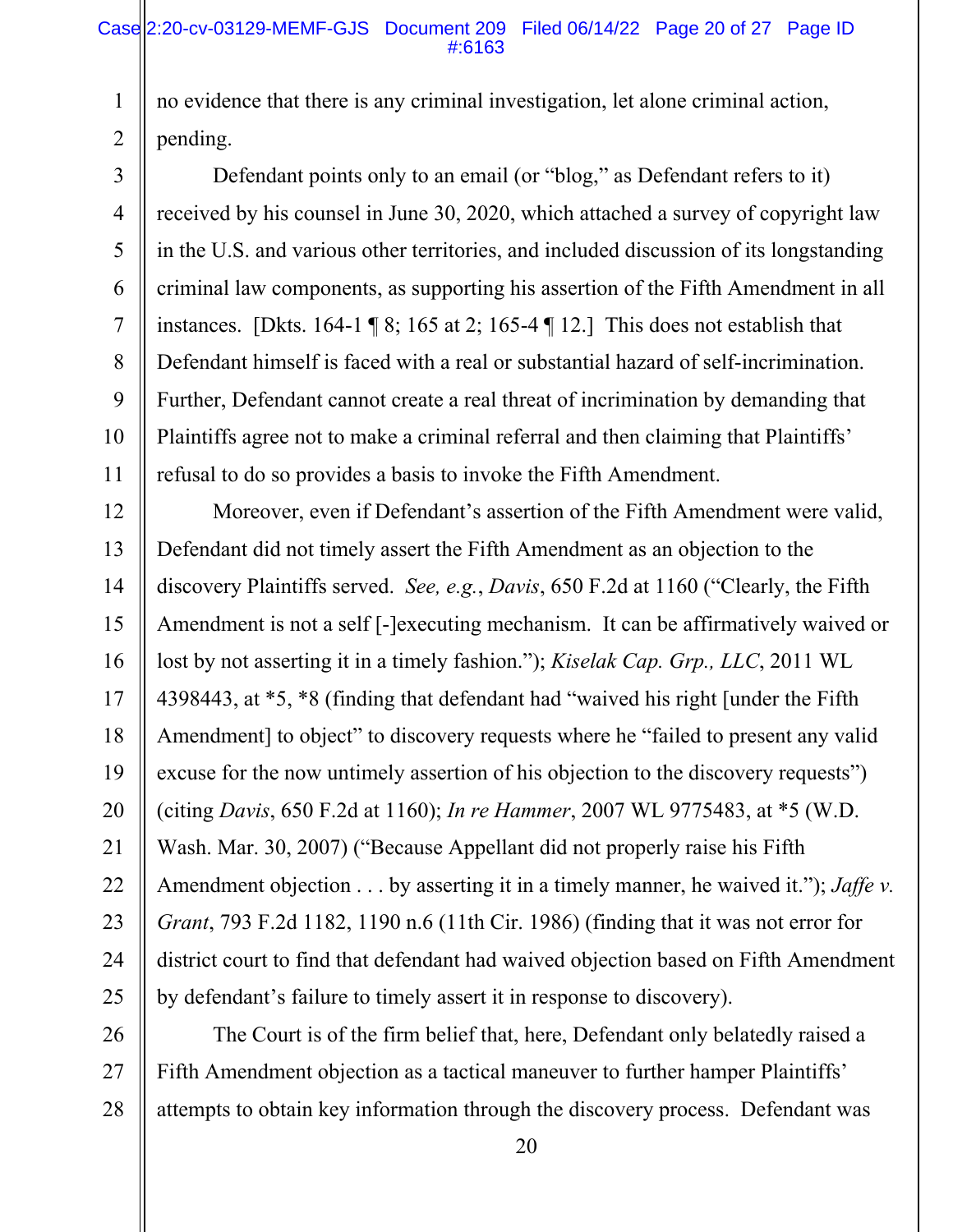### Case 2:20-cv-03129-MEMF-GJS Document 209 Filed 06/14/22 Page 21 of 27 Page ID #:6164

1 2 3 4 never in real fear of criminal prosecution. Notably, his counsel claims to have discovered the "blog" in an email received in June 2020, yet Defendant did not assert the Fifth Amendment until months later, notably *after* this Court informed the parties in mid-October 2020 that Plaintiffs' Discovery Motion was largely granted.

5 6 7 8 9 10 11 12 13 14 15 16 17 18 19 Finally, the Fifth Amendment privilege against self-incrimination does not protect against the production of records, even if production would be testimonial in nature where, as here, the information conveyed by the act of production is "a foregone conclusion." *See Fisher v. United States*, 425 U.S. 391, 411 (1976). As the Ninth Circuit has explained, "where the existence and location of [documents] are a foregone conclusion and the [defendant] adds little or nothing to the sum total of [plaintiffs'] information by conceding that he in fact has the [documents,]" enforcement of the Court's order compelling production "does not touch upon constitutional rights." *United States v. Sideman & Bancroft*, 704 F.3d 1197, 1202 (9th Cir. 2013) (citation and internal quotation marks omitted). Even if the Fifth Amendment applied here – which the Court does not find – the foregone conclusion exception applies to the documents at issue. Plaintiffs have established with "reasonable particularity" that they have "independent knowledge" of the existence of authentic documents that are (or were) in defendant's possession or control. *United States v. Bright*, 596 F.3d 683, 692 (9th Cir. 2010).

20

21 22 23 24 25 26 27 28 **II. Default Judgment Is Warranted For Defendant's Willful Misconduct**  Given the Court's finding that the Fifth Amendment does not shield Defendant from his discovery obligations, default judgment is warranted here due to (1) Defendant's willful non-compliance with this Court's October 2020 discovery rulings, (2) willful destruction of evidence, and (3) willful disregard for his discovery obligations following the October 2020 hearing. *See, e.g.*, *Davis*, 650 F.2d at 1161 (finding the trial court did not abuse its discretion in entering default where the defendant did not support his late claim of privilege under the Fifth Amendment, given the defendant's "persistent unresponsiveness to both informal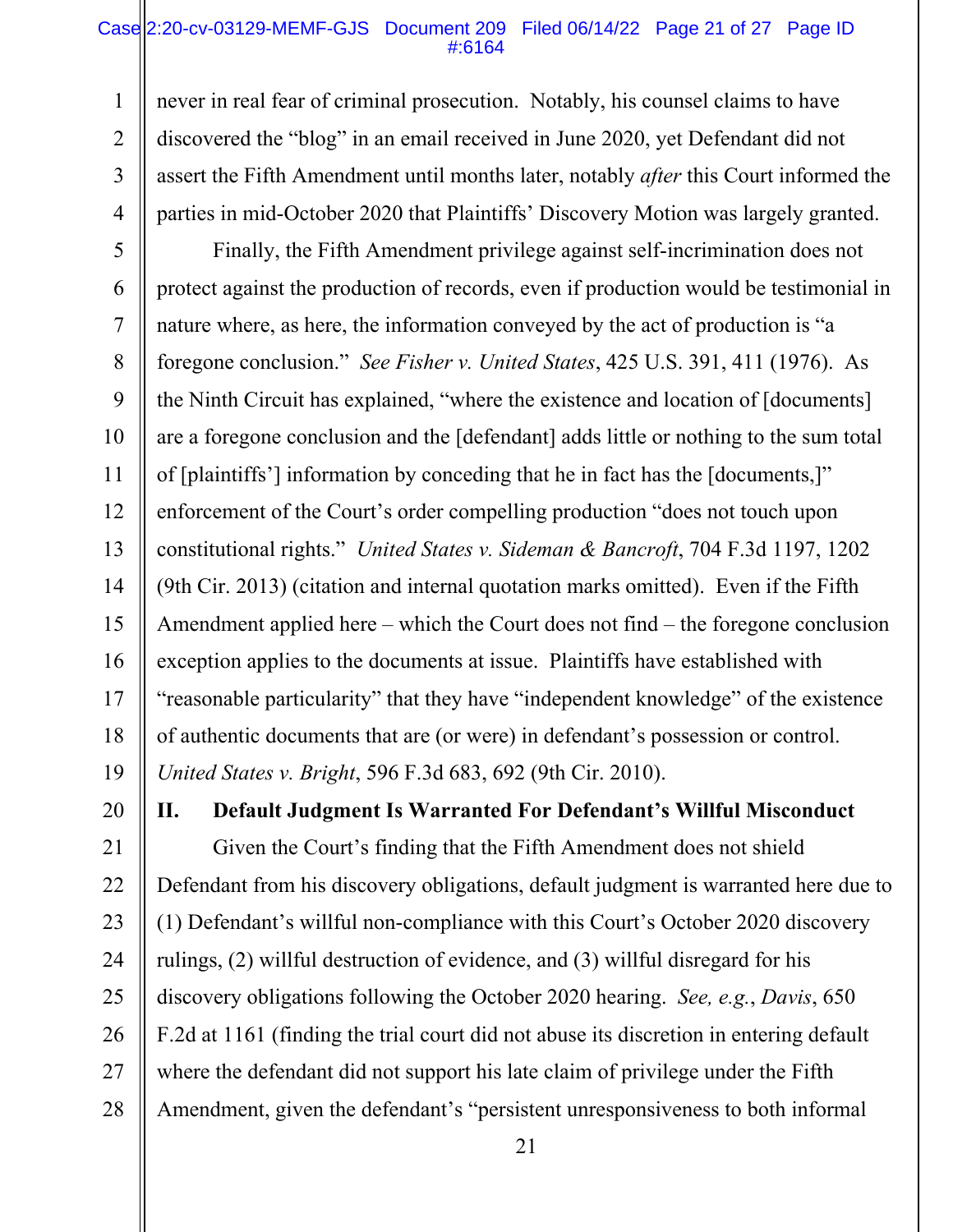## Case 2:20-cv-03129-MEMF-GJS Document 209 Filed 06/14/22 Page 22 of 27 Page ID #:6165

1 2 3 4 discovery requests and formal court orders"); *Columbia Pictures, Inc. v. Bunnell*, 2007 WL 4877701, at \*8 (C.D. Cal. Dec. 13, 2007) (entering default where evidence reflected defendant destroyed evidence and refused to cooperate in discovery).

5

## **A. Defendant's Actions Were Willful**

6 7 8 9 10 11 12 13 14 Defendant's violation of the Court's order to produce documents, and his spoliation of evidence, was unquestionably willful. As detailed above, Defendant's spoliation included (1) a mass email purge within days of being served, (2) another mass email purge in the days immediately surrounding when Defendant provided verified discovery responses (falsely) claiming that he had no responsive documents and could not name anyone else involved in Nitro TV, (3) continued use of the messaging application Telegram—which was set to auto-delete messages—to communicate regarding Nitro TV even after he was on notice of this action, and (4) jettisoning of his electronic devices after being served with the complaint.

15 16 17 18 19 20 21 22 Moreover, Defendant has no excuse for his continued use of Telegram set to automatically delete messages. *See Hausman v. Holland Am. Line-U.S.A*., 2016 WL 51273, at \*9 (W.D. Wash. Jan. 5, 2016) ("[I]f Plaintiff did have a routine practice of deleting his emails . . . he was obligated to stop such practice with the onset of this litigation."); *Perez v. U.S. Postal Serv.*, 2014 WL 10726125, at \*5 (W.D. Wash. July 30, 2014) (describing the "fail[ure] to . . . suspend routine email deletions upon receiving notice of potential litigation" as "gross negligence sufficient to support sanctions").

23

## **B. The Factors the Court Must Consider Favor Default as a Sanction**

24 25 26 27 28 As set forth above, the Court must weigh: "(1) the public's interest in expeditious resolution of litigation; (2) the court's need to manage its docket; (3) the risk of prejudice to the [party seeking sanctions]; (4) the public policy favoring disposition of cases on their merits; and (5) the availability of less drastic sanctions." *Hester v. Vision Airlines, Inc.*, 687 F.3d 1162, 1169 (9th Cir. 2012) (citation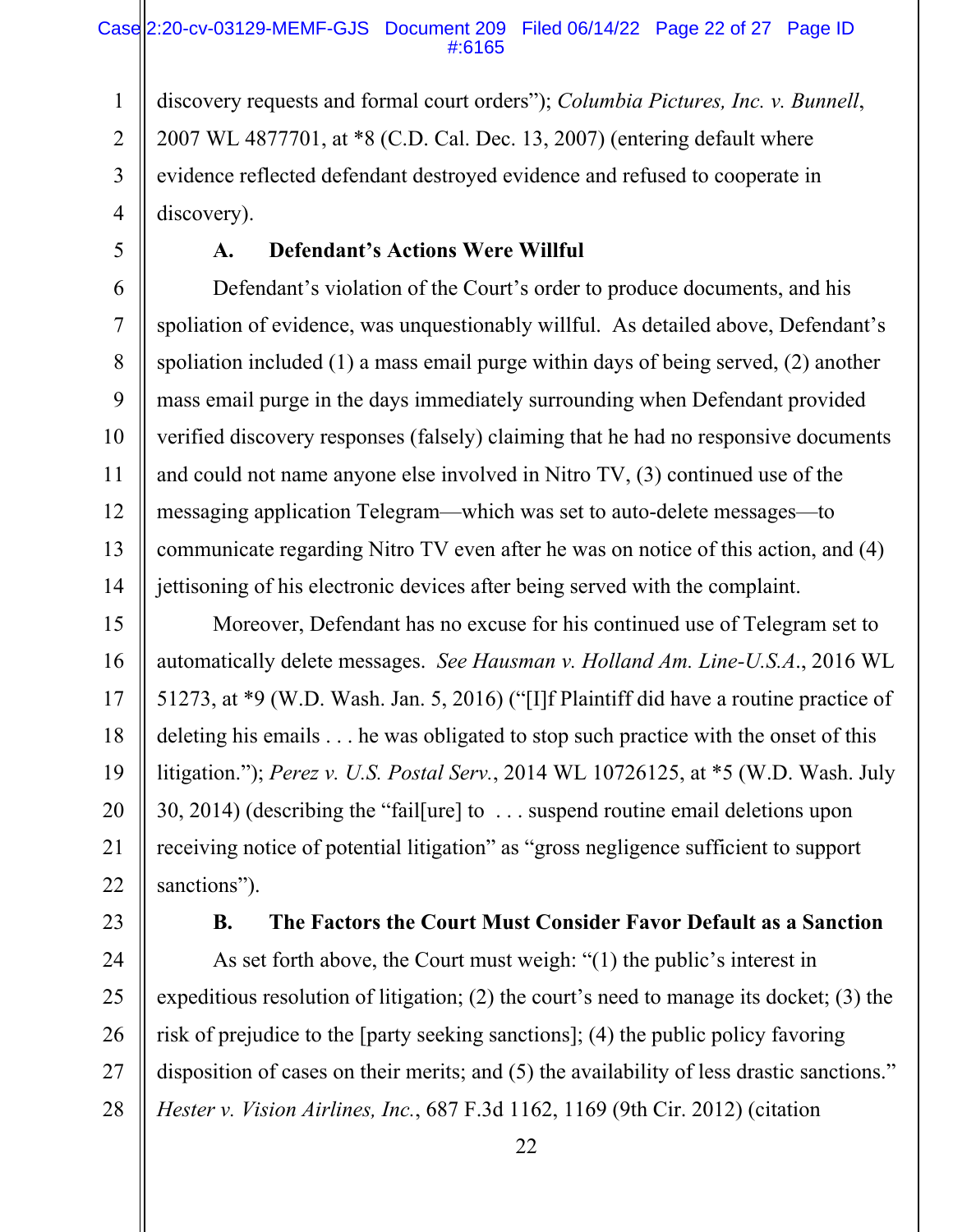#### Case 2:20-cv-03129-MEMF-GJS Document 209 Filed 06/14/22 Page 23 of 27 Page ID #:6166

1 2 3 4 5 6 omitted). Four of the five factors favor ordering default here, and any public policy favoring disposition on the merits is outweighed by the other factors. *See Rio Props., Inc. v. Rio Int'l Interlink*, 284 F.3d 1007, 1022 (9th Cir. 2002) (upholding default and noting that even though the "public policy favoring disposition of cases on the merits weighs against default judgment, that single factor is not enough to preclude imposition of this sanction when the other four factors weigh in its favor").

7 8 9 10 11 12 13 14 15 16 17 18 19 "Where a court order is violated, the first and second factors will favor sanctions." *Comp. Task Grp., Inc. v. Brotby*, 364 F.3d 1112, 1115 (9th Cir. 2004). Further, as discussed above, Defendant's destruction of evidence and refusal to provide documents and information, including after being ordered to do so, has drawn out the discovery process and prevented or otherwise delayed Plaintiffs' discovery of relevant evidence. [Dkt. 164-1 ¶ 13]; *see Wood v. L.A. Cty. Sheriff's Dep't*, 2009 WL 5090932, at \*4 (C.D. Cal. Dec. 10, 2009) (adopting report and recommendation imposing terminating sanctions where party's "refusal to comply with discovery rules" "undermined the process of bringing evidence to light"); *Microsoft Corp. v. Maturano*, 2009 WL 650589, at \*5 (E.D. Cal. Mar. 12, 2009) (default ordered where defendant's discovery failures "unnecessarily continued the duration of th[e] case," increased plaintiff's costs of litigation, and "prevent[ed] [plaintiffs] from investigating its claims" against defendant).

20 21 22 23 24 25 26 27 28 The third factor favors default because the prejudice that Plaintiffs have already suffered will only continue if this Court does not order default. Defendant has defied this Court's order by refusing to produce a single document, refusing to answer questions at his Court-ordered deposition, and destroying evidence. *See*  [Dkt. 106-2 ¶¶ 3–4.] Indeed, Defendant's "fail[ure] to produce documents as ordered is considered significant prejudice." *See In re Phenylpropanolamine (PPA) Prods. Liab. Litig.*, 460 F.3d at 1227. Moreover, Plaintiffs cannot eliminate this prejudice through third-party discovery. Without the documents and information that Defendant has destroyed or is otherwise withholding, Plaintiffs cannot present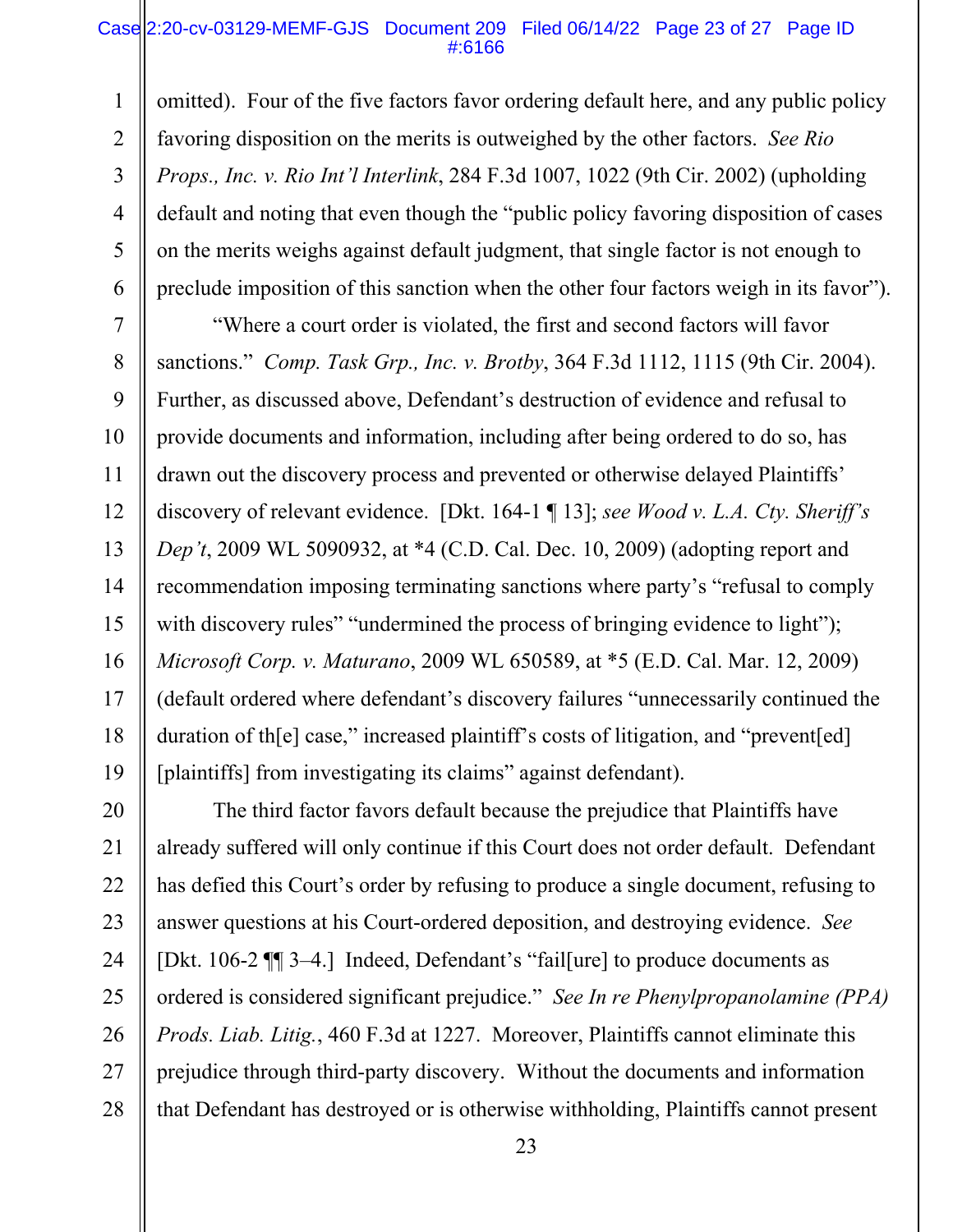1 2 the trier of fact with a full picture of the scope and willful nature of Defendant's infringement.

3 4 5 6 7 8 9 With respect to the fifth factor, Defendant's past conduct demonstrates that nothing short of default is warranted here. Under the fifth factor, the Court may take into consideration: "whether the court explicitly discussed alternative sanctions, whether it tried them, and whether it warned the recalcitrant party about the possibility of dismissal." *Valley Engineers Inc. v. Elec. Eng'g Co.*, 158 F.3d 1051, 1057 (9th Cir. 1998). Importantly, however, "it is not always necessary for the court to impose less serious sanctions first, or to give any explicit warning." *Id.* 

10 11 12 13 14 15 16 In October 2020, this Court granted Plaintiffs' Discovery Motion in large part and ordered Defendant to pay Plaintiffs' attorneys' fees, pursuant to Rule 37, as sanctions for his discovery misconduct. [*See* Tr. [Dkt. 88] at 7-8.] At that time, the Court cautioned Defendant that although the "first step is monetary sanctions when there's behavior like this," further discovery misconduct could lead to "more onerous" sanctions, including further sanctions under Rule 37 and contempt. *Id.* at 6.

17 18 19 20 21 22 23 24 25 Later, at the July 7, 2021, hearing on Plaintiff's Motion for Sanctions, the Court specifically warned that Defendant should comply with the Court's earlier October Order before the Court issued a written decision on the Sanctions Motion. Defendant was given a chance to mitigate further prejudice to Plaintiffs. Yet despite these prior sanctions and warnings from the Court, Defendant continued to disregard his discovery obligations. He has failed to produce *any* documents, and, further, has refused to answer court-ordered questions about his preservation of relevant documents and the identities of others involved in Nitro TV. *See* [Dkts. 164-1 ¶ 3;  $106 - 2 \text{ } \text{T} 3.1$ 

26 27 28 Defendant's unwillingness to comply with the Court's orders and his discovery obligations even after being cautioned of the possibility of escalating sanctions demonstrates that further sanctions short of default will be ineffective.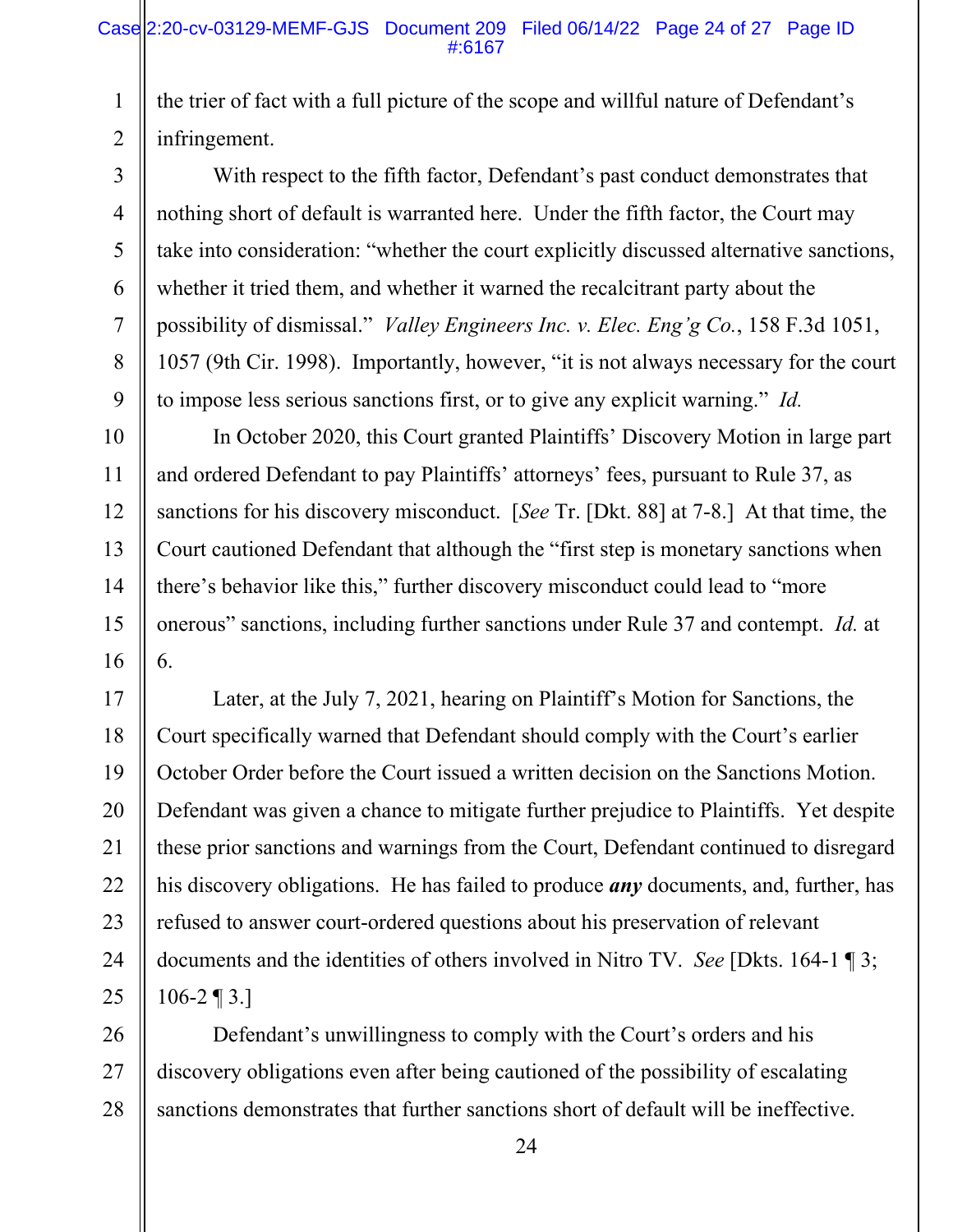1 2 3 4 5 6 7 8 9 *See, e.g.*, *Adriana Int'l Corp.*, 913 F.2d at 1413-14 (upholding entry of default where district court had already imposed "alternative sanctions before default," including monetary sanctions, and warned party about the possibility of greater sanctions, reasoning that party "had not complied with past sanctions, and the court had no reason to believe they would in the future"); *Garrison v. Ringgold*, 2020 WL 6537389, at \*6 (S.D. Cal. Nov. 6, 2020) (granting motion for terminating sanctions and reasoning that "any other less drastic sanctions would not render Ringgold's compliance or deter any future noncompliance" where the court had already imposed sanctions and the defendant had not complied).

10 11 12 13 14 15 16 Finally, it is appropriate for default judgment here to encompass the wellpleaded allegations pertinent to statutory damages in a copyright case. *See C&SM Intl v. Closet Signature*, 2018 WL 4847052, at \*2 (C.D. Cal. Feb. 12, 2018) ("Where . . . the plaintiff has 'pled that the defendants engaged in continuing willful infringement of its copyrights . . . the district court's default judgment includes an implied finding of willfulness.'") (quoting *Aries Music Entm't, Inc. v. Angelica's Record Distribs., Inc*., 506 F. App'x 550, 552 (9th Cir. 2013)).

17 18 19 20 21 22 Accordingly, "[a]lthough termination of a case is a harsh sanction appropriate only in 'extraordinary circumstances,' the undersigned finds that the circumstances in this case warrant the entry of default judgment." *Consumer Fin. Prot. Bureau v. Morgan Drexen, Inc.*, 101 F. Supp. 3d 856, 875 (C.D. Cal. 2015) (quoting *Halaco Eng'g Co. v. Costle*, 843 F.2d 376, 380 (9th Cir. 1988)); *accord Bunnell*, 2007 WL 4877701, at \*8.

23 24 **III. The Court Must Award Reasonable Attorneys' Fees Incurred by Plaintiffs For the Discovery and Sanctions Motions.** 

25 26 27 28 Under Federal Rule of Civil Procedure  $37(a)(5)(A)$ , fee shifting is required if the Court finds that there is no substantial basis for the losing party's position in discovery motion practice. In this case, Defendant Galindo's willful destruction of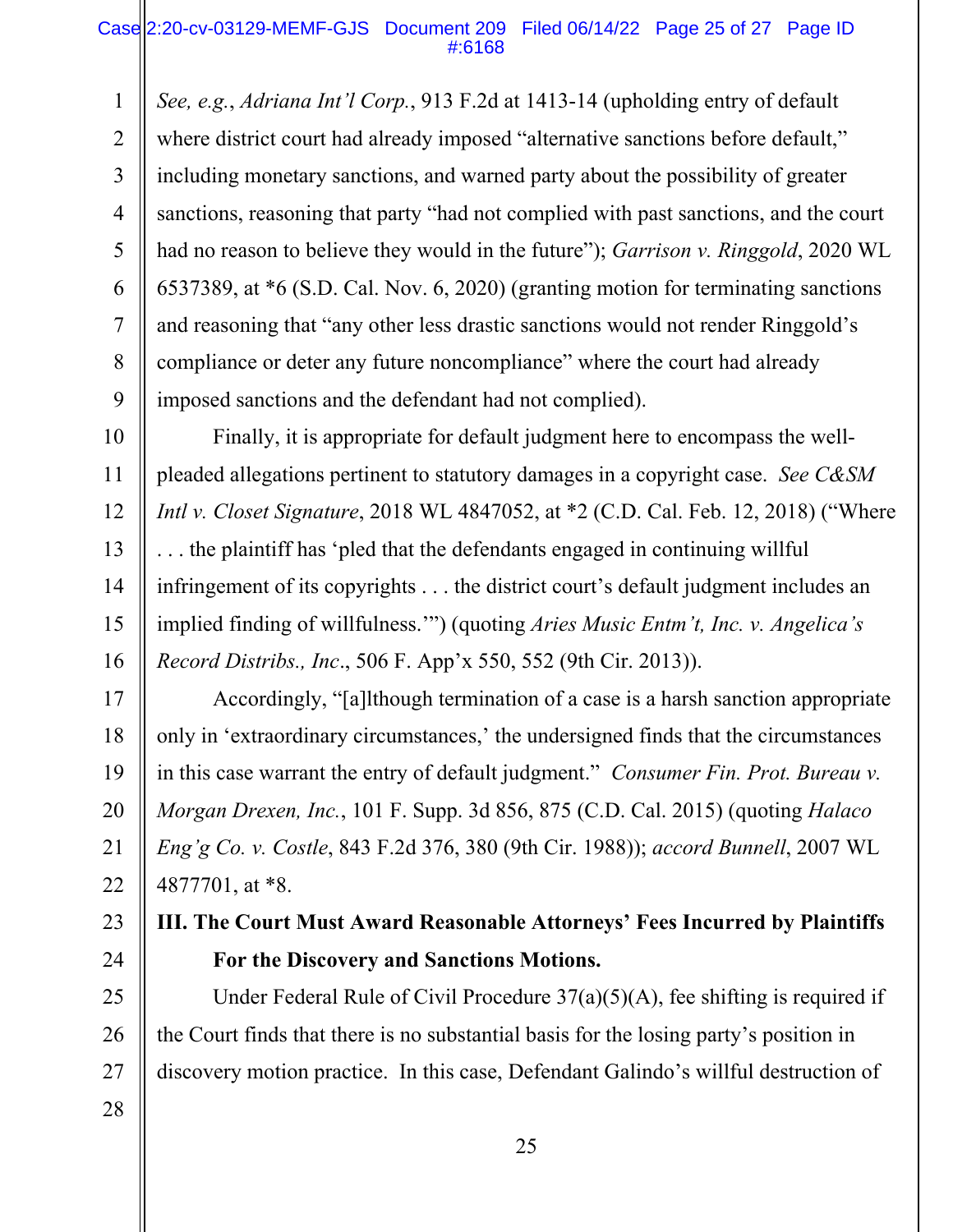## Case||2:20-cv-03129-MEMF-GJS Document 209 Filed 06/14/22 Page 26 of 27 Page ID #:6169

| $\mathbf{1}$   | evidence and complete failure to cooperate in discovery warrant fee shifting        |
|----------------|-------------------------------------------------------------------------------------|
| $\overline{2}$ | pursuant to the rule for both the Discovery Motion and the Sanctions motion.        |
| $\mathfrak{Z}$ | The Court has reviewed the requests for attorneys' fees submitted by                |
| 4              | Plaintiffs for both the Discovery Motion and Sanctions Motion. While the            |
| 5              | Magistrate Judge granted the Discovery Motion last year, she did not enter an order |
| 6              | specifying the amount of fees to be awarded at that time. The Court therefore       |
| 7              | recommends an award of \$88,080 in attorneys' fees and costs for motion practice    |
| $8\,$          | associated with the Discovery Motion.                                               |
| 9              | The Court further recommends an award of \$93,000 for the briefing and              |
| 10             | argument and costs related to the Sanctions Motion.                                 |
| 11             | $\frac{1}{1}$                                                                       |
| 12             | $\frac{1}{1}$                                                                       |
| 13             | $\frac{1}{1}$                                                                       |
| 14             | <b>RECOMMENDATION</b>                                                               |
|                |                                                                                     |
| 15             | For all of the foregoing reasons, IT IS RECOMMENDED that the District               |
| 16             | Judge issue an Order:                                                               |
| 17             | (1) accepting this Report and Recommendation;                                       |
| 18             | (2) awarding Plaintiff fees and costs in the amount of \$88,080 in attorneys' fees  |
| 19             | and costs for motion practice associated with Discovery Motion;                     |
| 20             | (3) awarding Plaintiff \$93,000 for fees and costs associated with litigating the   |
| 21             | Sanctions Motion;                                                                   |
| 22             | (4) requiring payment of all monetary sanctions ordered by the District Court       |
| 23             | pursuant to this recommendation within 60 days of the District Court's Order;       |
| 24             | (5) granting Plaintiff's Motion for Terminating Sanctions and ordering judgment     |
| 25             | entered finding Defendant Alejandro Galindo liable in this action;                  |
| 26             | (6) holding that the judgment entered include an explicit finding that Defendant's  |
| 27             | copyright infringement was willful, therefore encompassing the Second               |
| 28             |                                                                                     |